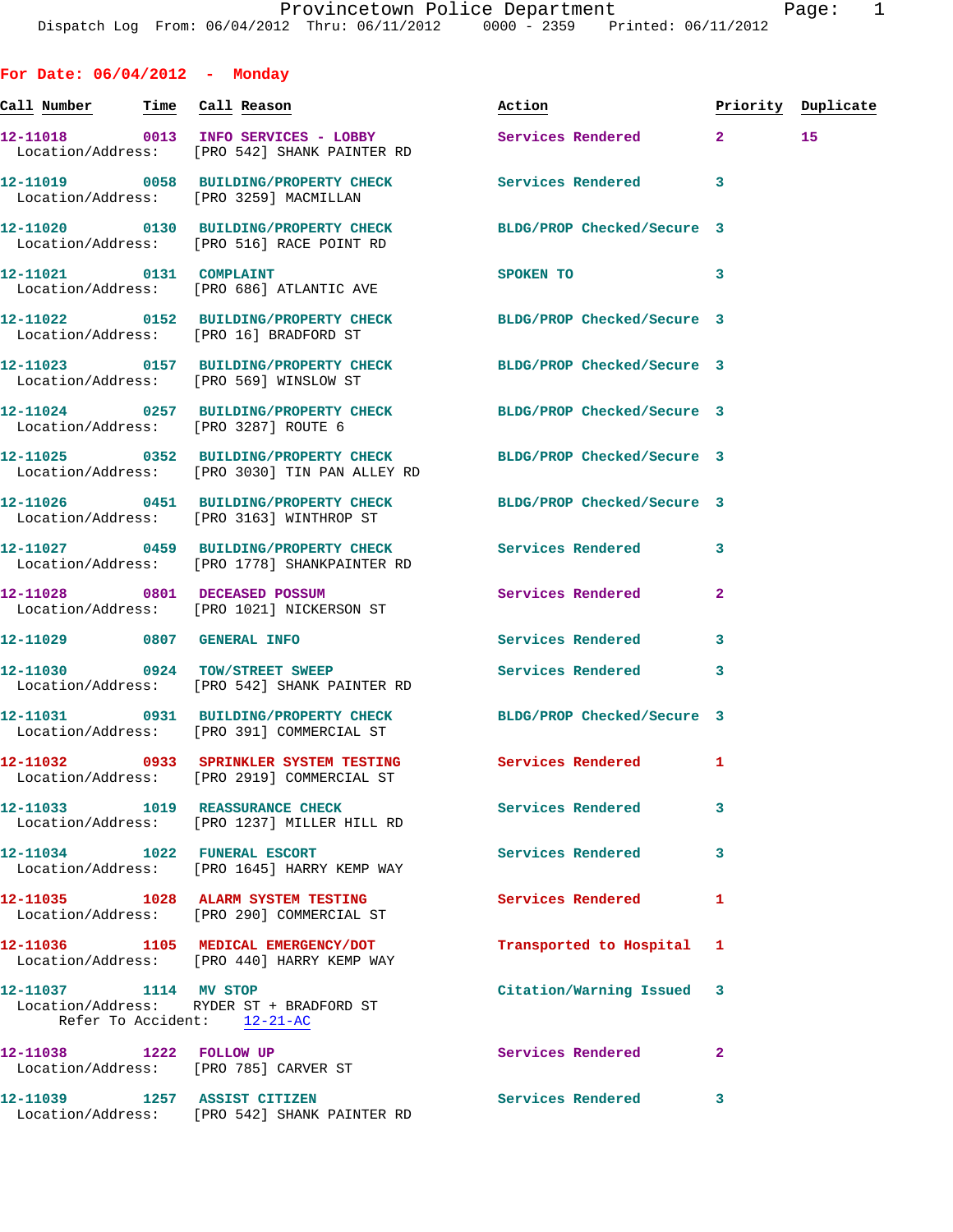| 12-11040   1321   COMPLAINT<br>Location/Address: HARRY KEMP WAY |                                                                                                          | No Action Required 3       |                         |
|-----------------------------------------------------------------|----------------------------------------------------------------------------------------------------------|----------------------------|-------------------------|
|                                                                 | 12-11041 1336 MV OBSERVANCE / ASSIGNMENT Services Rendered<br>Location/Address: [PRO 1645] HARRY KEMP    |                            | $\overline{\mathbf{3}}$ |
| 12-11042 1355 MV STOP                                           | Location/Address: [PRO 2518] ROUTE 6                                                                     | <b>VERBAL WARNING</b>      | 3                       |
|                                                                 | 12-11043 1410 BUILDING/PROPERTY CHECK<br>Location/Address: [PRO 3317] CEMETERY RD                        | BLDG/PROP Checked/Secure 3 |                         |
| 12-11044 1418 MV STOP                                           | Location/Address: [PRO 106] COMMERCIAL ST                                                                | Citation/Warning Issued 3  |                         |
|                                                                 | 12-11045 1505 PARKING COMPLAINT / GENERAL<br>Location/Address: COMMERCIAL ST + CENTER ST                 | No Action Required         | 3                       |
|                                                                 | 12-11046 1528 MV DISABLED-LOCKOUT<br>Location: PRINCE ST PARKING LOT                                     | Services Rendered          | $\mathbf{2}$            |
|                                                                 | 12-11047 1537 PARKING COMPLAINT / GENERAL No Action Required<br>Location/Address: [PRO 2539] RYDER ST    |                            | 3                       |
|                                                                 | 12-11048 1538 AIRCRAFT-FLIGHT COV.<br>Location/Address: [PRO 516] RACE POINT RD                          | Services Rendered          | $\mathbf{2}$            |
| Location/Address: COMMERCIAL ST                                 | 12-11049 1548 LOST CHARM BRACELET                                                                        | No Action Required         | 3                       |
| 12-11050 1607 MV STOP                                           | Location/Address: [PRO 208] COMMERCIAL ST                                                                | <b>VERBAL WARNING</b>      | 3                       |
|                                                                 | 12-11052 1642 ASSIST AGENCY / MUTUAL AID<br>Location/Address: [PRO 518] RACE POINT RD                    | Taken/Referred to Other 3  |                         |
|                                                                 | 12-11051 1645 BUILDING/PROPERTY CHECK<br>Location/Address: [PRO 519] RACE POINT RD                       | BLDG/PROP Checked/Secure 3 |                         |
|                                                                 | 12-11053 1659 MV COMPLAINT<br>Location: [PRO 3720] TOWN OF PROVINCETOWN                                  | No Action Required 2       |                         |
| Location/Address: [PRO 564] BAYBERRY                            | 12-11054 1715 BUILDING/PROPERTY CHECK BLDG/PROP Checked/Secure 3                                         |                            |                         |
| 12-11055 1725 MV STOP                                           | Location/Address: [PRO 536] SHANK PAINTER RD                                                             | <b>VERBAL WARNING</b>      | 3                       |
|                                                                 | 12-11056 1736 MV OBSERVANCE / ASSIGNMENT Services Rendered<br>Location/Address: BRADFORD ST + RYDER ST   |                            | 3                       |
|                                                                 | 12-11058 1743 PARKING COMPLAINT / GENERAL Services Rendered<br>Location/Address: [PRO 662] COMMERCIAL ST |                            | 3                       |
|                                                                 | Location/Address: [PRO 37] BRADFORD ST                                                                   | <b>VERBAL WARNING</b>      | 3                       |
| 12-11059 1835 ALARM - GENERAL                                   | Location/Address: [PRO 530] SHANK PAINTER RD                                                             | False Alarm                | 1                       |
|                                                                 | 12-11060 1913 BUILDING/PROPERTY CHECK<br>Location/Address: [PRO 519] RACE POINT RD                       | BLDG/PROP Checked/Secure 3 |                         |
|                                                                 | 12-11061 1925 BUILDING/PROPERTY CHECK<br>Location/Address: [PRO 182] COMMERCIAL ST                       | BLDG/PROP Checked/Secure 3 |                         |
| 12-11062 1934 MV STOP                                           | Location/Address: [PRO 2489] BRADFORD ST                                                                 | <b>VERBAL WARNING</b>      | 3                       |
|                                                                 | 12-11063 1938 MV OBSERVANCE / ASSIGNMENT Services Rendered<br>Location/Address: BRADFORD ST + RYDER ST   |                            | 3                       |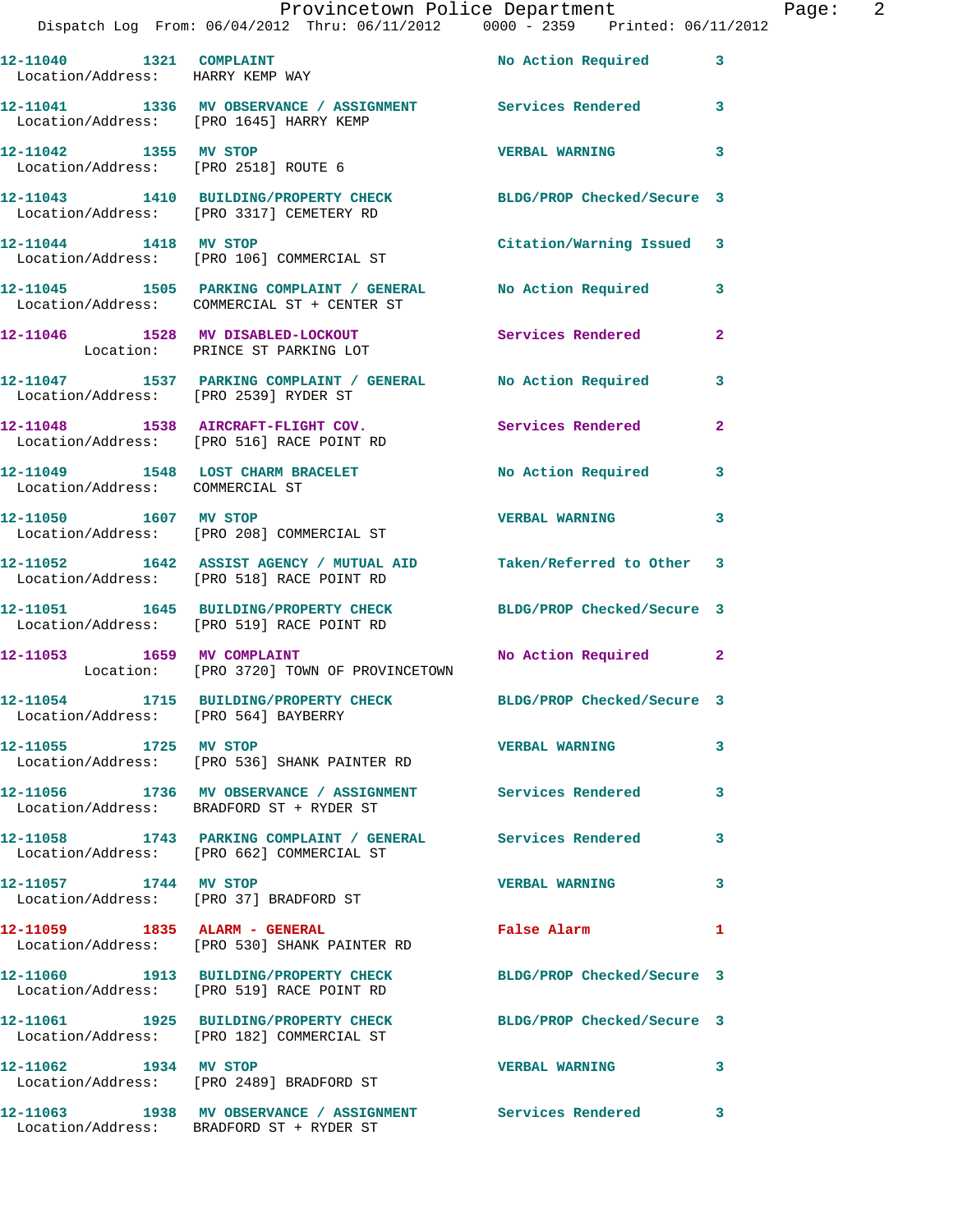|                                    | 12-11064 2011 ASSIST AGENCY / NOTIFICATION SPOKEN TO<br>Location/Address: [PRO 1690] COMMERCIAL ST             |                            | 3            |    |
|------------------------------------|----------------------------------------------------------------------------------------------------------------|----------------------------|--------------|----|
|                                    | 12-11065 2036 ALARM - GENERAL<br>Location/Address: [PRO 182] COMMERCIAL ST                                     | False Alarm                | 1            |    |
|                                    | 12-11066 2037 MV STOP<br>Location/Address: [PRO 2416] COMMERCIAL ST                                            | <b>VERBAL WARNING</b>      | 3            |    |
|                                    | 12-11067 2048 BUILDING/PROPERTY CHECK BLDG/PROP Checked/Secure 3<br>Location/Address: [PRO 2483] COMMERCIAL ST |                            |              |    |
|                                    | 12-11068 2058 MV OBSERVANCE / ASSIGNMENT No Action Required<br>Location/Address: BRADFORD ST + STANDISH ST     |                            | 3            |    |
| 12-11069 2104 MV STOP              | Location/Address: BRADFORD ST + HIGH POLE HILL                                                                 | <b>VERBAL WARNING</b>      | 3            |    |
|                                    | 12-11070 2115 BUILDING/PROPERTY CHECK BLDG/PROP Checked/Secure 3<br>Location/Address: [PRO 16] BRADFORD ST     |                            |              |    |
|                                    | 12-11071 2213 MV STOP<br>Location/Address: [PRO 3650] BRADFORD ST                                              | <b>VERBAL WARNING</b>      | 3            |    |
|                                    | 12-11072 2302 BUILDING/PROPERTY CHECK BLDG/PROP Checked/Secure 3<br>Location/Address: [PRO 175] COMMERCIAL ST  |                            |              |    |
| Location/Address: [PRO 2] ALDEN ST | 12-11073 2303 BUILDING/PROPERTY CHECK BLDG/PROP Checked/Secure 3                                               |                            |              |    |
|                                    | 12-11074 2305 MV OBSERVANCE / ASSIGNMENT Services Rendered 3<br>Location/Address: [PRO 105] COMMERCIAL ST      |                            |              |    |
|                                    | 12-11075 2306 BUILDING/PROPERTY CHECK BLDG/PROP Checked/Secure 3<br>Location/Address: [PRO 306] COMMERCIAL ST  |                            |              |    |
| 12-11076 2307 MV STOP              | Location/Address: [PRO 43] BRADFORD ST                                                                         | <b>VERBAL WARNING</b>      | 3            |    |
|                                    | 12-11077 2314 MV STOP<br>Location/Address: BRADFORD ST + PRINCE ST                                             | Citation/Warning Issued 3  |              |    |
| 12-11078 2329 MV STOP              | Location/Address: BRADFORD ST + COOK ST                                                                        | <b>VERBAL WARNING</b>      | 3            |    |
|                                    | 12-11079 2331 DOMESTIC DISTURBANCE/ASSAULT SPOKEN TO<br>Location/Address: [PRO 1502] BRADFORD ST               |                            | 1            |    |
|                                    | 12-11080 2347 MEDICAL EMERGENCY<br>Location/Address: [PRO 3222] ALDEN ST                                       | Transported to Hospital 1  |              |    |
|                                    | 12-11081 2359 BUILDING/PROPERTY CHECK BLDG/PROP Checked/Secure 3<br>Location/Address: [PRO 518] RACE POINT RD  |                            |              |    |
| For Date: $06/05/2012$ - Tuesday   |                                                                                                                |                            |              |    |
|                                    | 12-11082 0003 BUILDING/PROPERTY CHECK<br>Location/Address: [PRO 1638] COMMERCIAL ST                            | BLDG/PROP Checked/Secure 3 |              |    |
|                                    | 12-11083 0014 BUILDING/PROPERTY CHECK BLDG/PROP Checked/Secure 3<br>Location/Address: [PRO 2206] COMMERCIAL ST |                            |              |    |
|                                    | 12-11084 0021 LOBBY TRAFFIC<br>Location/Address: [PRO 542] SHANK PAINTER RD                                    | Services Rendered          | $\mathbf{2}$ | 28 |
| 12-11085 0037 MV STOP              | Location/Address: [PRO 106] COMMERCIAL ST                                                                      | BY LAW VIOLATION           | 3            |    |
| 12-11086 0054 MV STOP              |                                                                                                                | SPOKEN TO                  | 3            |    |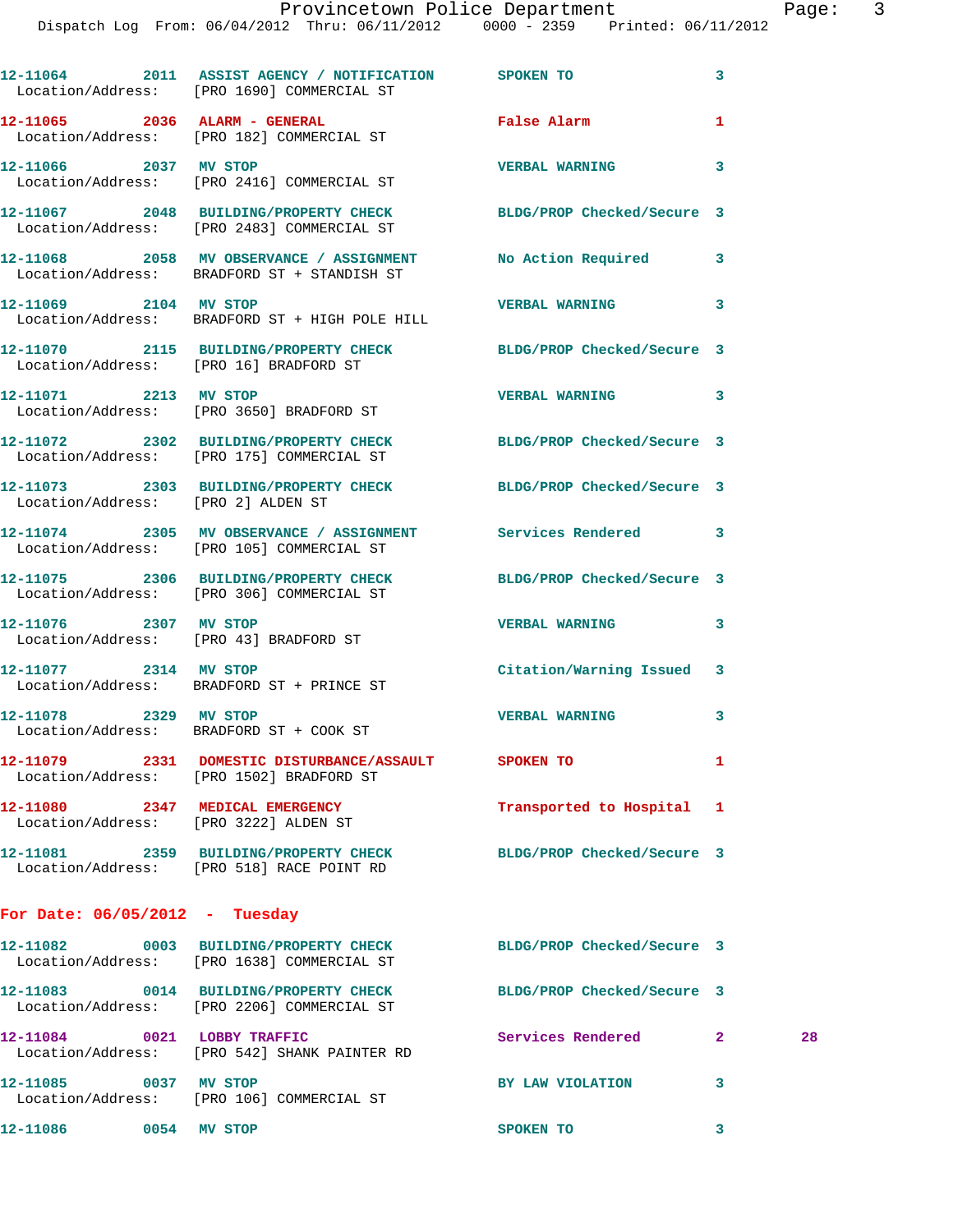|                                                                  | Provincetown Police Department<br>Dispatch Log From: 06/04/2012 Thru: 06/11/2012 0000 - 2359 Printed: 06/11/2012 |                            |   |
|------------------------------------------------------------------|------------------------------------------------------------------------------------------------------------------|----------------------------|---|
|                                                                  | Location/Address: [PRO 444] HIGH POLE HILL                                                                       |                            |   |
|                                                                  | 12-11087 0114 ASSIST CITIZEN<br>Location/Address: [PRO 3263] SPINNAKER LN                                        | <b>Services Rendered</b>   | 3 |
|                                                                  | 12-11088 0157 BUILDING/PROPERTY CHECK<br>Location/Address: [PRO 440] HARRY KEMP WAY                              | Services Rendered          | 3 |
| Location/Address: [PRO 3287] ROUTE 6                             | 12-11089 0211 BUILDING/PROPERTY CHECK                                                                            | BLDG/PROP Checked/Secure 3 |   |
|                                                                  | 12-11090 0226 BUILDING/PROPERTY CHECK<br>Location/Address: [PRO 516] RACE POINT RD                               | BLDG/PROP Checked/Secure 3 |   |
|                                                                  | 12-11091 0507 BUILDING/PROPERTY CHECK<br>Location/Address: [PRO 488] MAYFLOWER ST                                | <b>Services Rendered</b>   | 3 |
|                                                                  | 12-11092 0514 ALARM - GENERAL<br>Location/Address: [PRO 3237] COMMERCIAL ST                                      | BLDG/PROP Checked/Secure 1 |   |
| Location/Address: [PRO 571] ALDEN ST                             | 12-11093 0625 BUILDING/PROPERTY CHECK BLDG/PROP Checked/Secure 3                                                 |                            |   |
|                                                                  | 12-11094 0643 BUILDING/PROPERTY CHECK<br>Location/Address: [PRO 3317] CEMETERY RD                                | BLDG/PROP Checked/Secure 3 |   |
| 12-11095 0701 GENERAL INFO                                       |                                                                                                                  | Services Rendered          | 3 |
| 12-11096                                                         | 0742 SPRINKLER WORK                                                                                              | Services Rendered          | 3 |
|                                                                  | 12-11097 0843 BUILDING/PROPERTY CHECK<br>Location/Address: [PRO 3263] SPINNAKER LN                               | BLDG/PROP Checked/Secure 3 |   |
|                                                                  | 12-11098 0846 LOST GOLD BRACELET/DIAMONDS Services Rendered<br>Location/Address: [PRO 542] SHANK PAINTER RD      |                            | 3 |
| Location/Address: [PRO 2521] ROUTE 6                             | 12-11099 0857 MV OBSERVANCE / ASSIGNMENT Services Rendered                                                       |                            | 3 |
|                                                                  | 12-11100 0912 BUILDING/PROPERTY CHECK<br>Location/Address: [PRO 3318] CEMETERY RD                                | BLDG/PROP Checked/Secure 3 |   |
| 12-11101 0921 MV STOP                                            | Location: [PRO 3672] TOWN LINE                                                                                   | <b>VERBAL WARNING</b>      | 3 |
|                                                                  | 12-11103 0931 PARKING COMPLAINT / GENERAL Services Rendered<br>Location/Address: BRADFORD ST + BANGS ST          |                            | 3 |
| 12-11108 0933 BARKING DOG<br>Location/Address: TELEGRAPH HILL RD |                                                                                                                  | <b>Services Rendered</b>   | 2 |
| 12-11104 0937 MV STOP                                            | Location: [PRO 3672] TOWN LINE                                                                                   | <b>VERBAL WARNING</b>      | 3 |
|                                                                  | 12-11105 0946 MV OBSERVANCE / ASSIGNMENT Services Rendered<br>Location/Address: [PRO 2898] JEROME SMITH RD       |                            | 3 |
|                                                                  | 12-11106 0952 BUILDING/PROPERTY CHECK<br>Location/Address: [PRO 2500] COMMERCIAL ST                              | BLDG/PROP Checked/Secure 3 |   |
|                                                                  | 12-11107 1008 BUILDING/PROPERTY CHECK<br>Location/Address: [PRO 2483] COMMERCIAL ST                              | Services Rendered          | 3 |
|                                                                  | 12-11109 1013 ASSIST CITIZEN<br>Location/Address: [PRO 1237] MILLER HILL RD                                      | Services Rendered          | 3 |
|                                                                  | 12-11110 1017 PARKING COMPLAINT / GENERAL Vehicle Towed<br>Location/Address: KENDALL LN + BANGS ST               |                            | 3 |
| 12-11112 1030 COMPLAINT                                          | Location/Address: [PRO 547] COMMERCIAL ST                                                                        | Services Rendered          | 3 |

Page: 4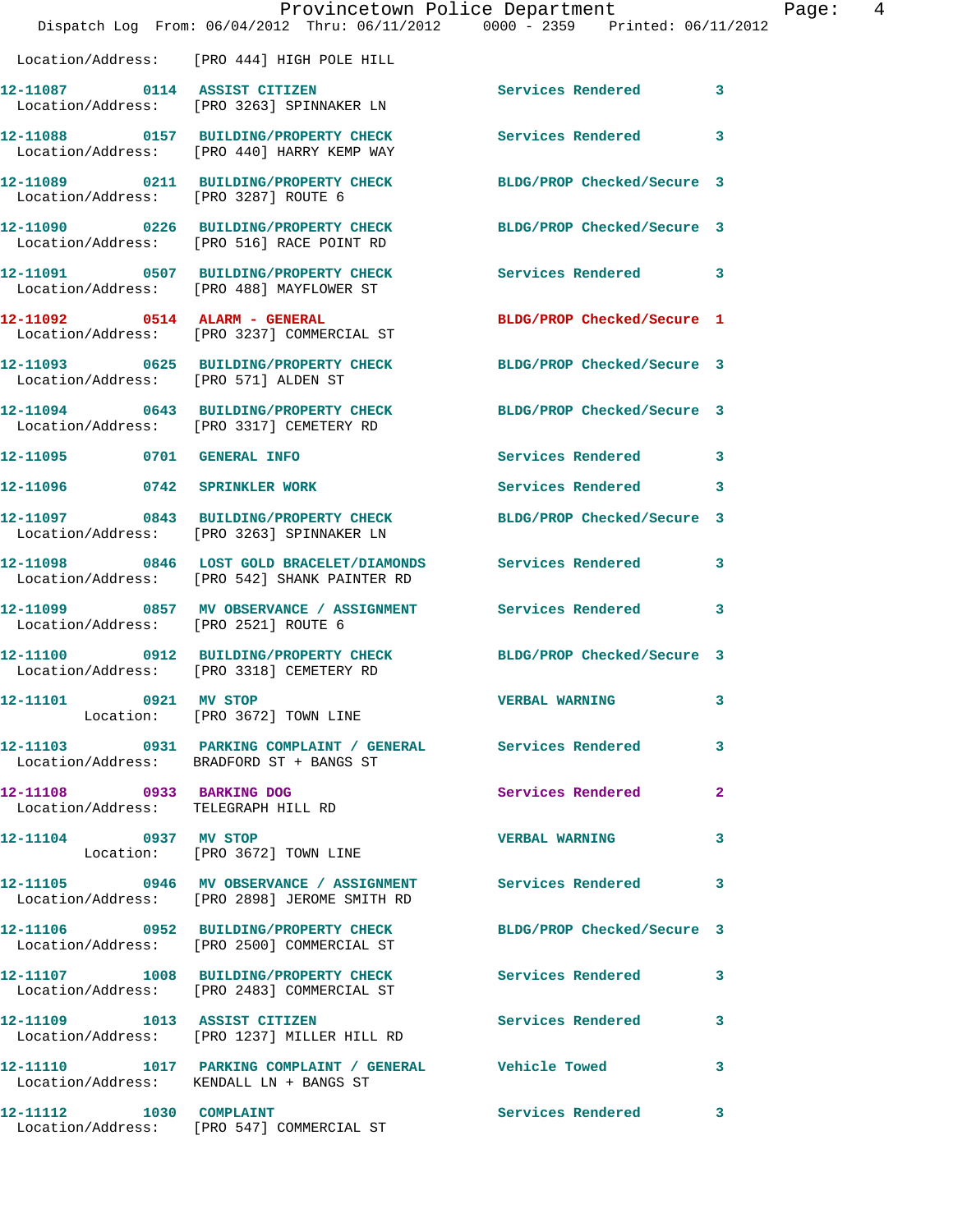## Provincetown Police Department Fage: 5

Dispatch Log From: 06/04/2012 Thru: 06/11/2012 0000 - 2359 Printed: 06/11/2012

| 12-11111 1033 MV STOP<br>Location/Address: ROUTE 6            |                                                                                                       | <b>VERBAL WARNING</b>     | 3            |              |
|---------------------------------------------------------------|-------------------------------------------------------------------------------------------------------|---------------------------|--------------|--------------|
|                                                               | 12-11113 1131 TRAFFIC CONTROL<br>Location/Address: WINTHROP ST + BRADFORD ST                          | <b>Services Rendered</b>  | 3            |              |
|                                                               | 12-11114 1238 MV OBSERVANCE / ASSIGNMENT Services Rendered<br>Location/Address: [PRO 1645] HARRY KEMP |                           | 3            |              |
| 12-11116 1240 COMPLAINT                                       | Location/Address: [PRO 542] SHANK PAINTER RD                                                          | Services Rendered         | 3            |              |
| 12-11115 1245 MV STOP<br>Location/Address: HOWLAND ST         |                                                                                                       | <b>VERBAL WARNING</b>     | 3            |              |
|                                                               | 12-11117 1300 MEDICAL EMERGENCY<br>Location/Address: [PRO 440] HARRY KEMP WAY                         | Transported to Hospital 1 |              |              |
|                                                               | 12-11118 1313 MV OBSERVANCE / ASSIGNMENT No Action Required<br>Location/Address: [PRO 446] HOWLAND ST |                           | 3            |              |
| Location/Address: [PRO 521] ROUTE 6                           | 12-11119 1313 BUILDING/PROPERTY CHECK Services Rendered                                               |                           | 3            |              |
| 12-11120   1340   SERVE SUMMONS                               | Location/Address: [PRO 34] BRADFORD ST                                                                | Could Not Locate          | 3            |              |
|                                                               | 12-11121 1341 MEDICAL EMERGENCY<br>Location/Address: [PRO 440] HARRY KEMP WAY                         | PATIENT REFUSAL           | 1            |              |
|                                                               | 12-11122 1349 SERVE SUMMONS<br>Location/Address: [PRO 2923] GEORGES PATH                              | Could Not Locate          | 3            |              |
|                                                               | 12-11123 1354 SERVE SUMMONS<br>Location/Address: [PRO 530] SHANK PAINTER RD                           | <b>Services Rendered</b>  | 3            | $\mathbf{1}$ |
|                                                               | 12-11124 1405 SERVE SUMMONS<br>Location/Address: [PRO 1005] NELSON AVE                                | Services Rendered         | 3            |              |
| 12-11125 1424 SERVE SUMMONS                                   | Location/Address: [PRO 2977] COMMERCIAL ST                                                            | Could Not Locate          | 3            |              |
|                                                               | 12-11126    1426    HARASSMENT<br>Location/Address: [PRO 3367] HARRY KEMP WAY                         | Services Rendered         | $\mathbf{2}$ |              |
| Location/Address: [PRO 2513] ROUTE 6                          | 12-11127 1530 MV OBSERVANCE / ASSIGNMENT Services Rendered                                            |                           | 3            |              |
| 12-11128 1538 MV STOP<br>Location/Address: [PRO 2521] ROUTE 6 |                                                                                                       | Citation/Warning Issued   | 3            |              |
|                                                               | Location/Address: [PRO 1258] COMMERCIAL ST                                                            | Services Rendered         | 3            |              |
| 12-11130   1544   ANIMAL CALL                                 | Location/Address: [PRO 2868] CONWELL ST                                                               | <b>Services Rendered</b>  | $\mathbf{2}$ |              |
| 12-11131 1546 MV COMPLAINT                                    | Location/Address: ALLERTON ST + COMMERCIAL ST                                                         | Services Rendered         | 2            |              |
| 12-11133 1614 MV COMPLAINT                                    | Location/Address: [PRO 1056] PILGRIM HEIGHTS RD                                                       | No Action Required        | $\mathbf{2}$ |              |
|                                                               | 12-11135 1702 LOST/STOLEN PROPERTY<br>Location/Address: [PRO 395] COMMERCIAL ST                       | Services Rendered         | 3            |              |

**12-11136 1718 MV OBSERVANCE / ASSIGNMENT Services Rendered 3**  Location/Address: BRADFORD ST + RYDER ST

**12-11137 1724 MV STOP Citation/Warning Issued 3**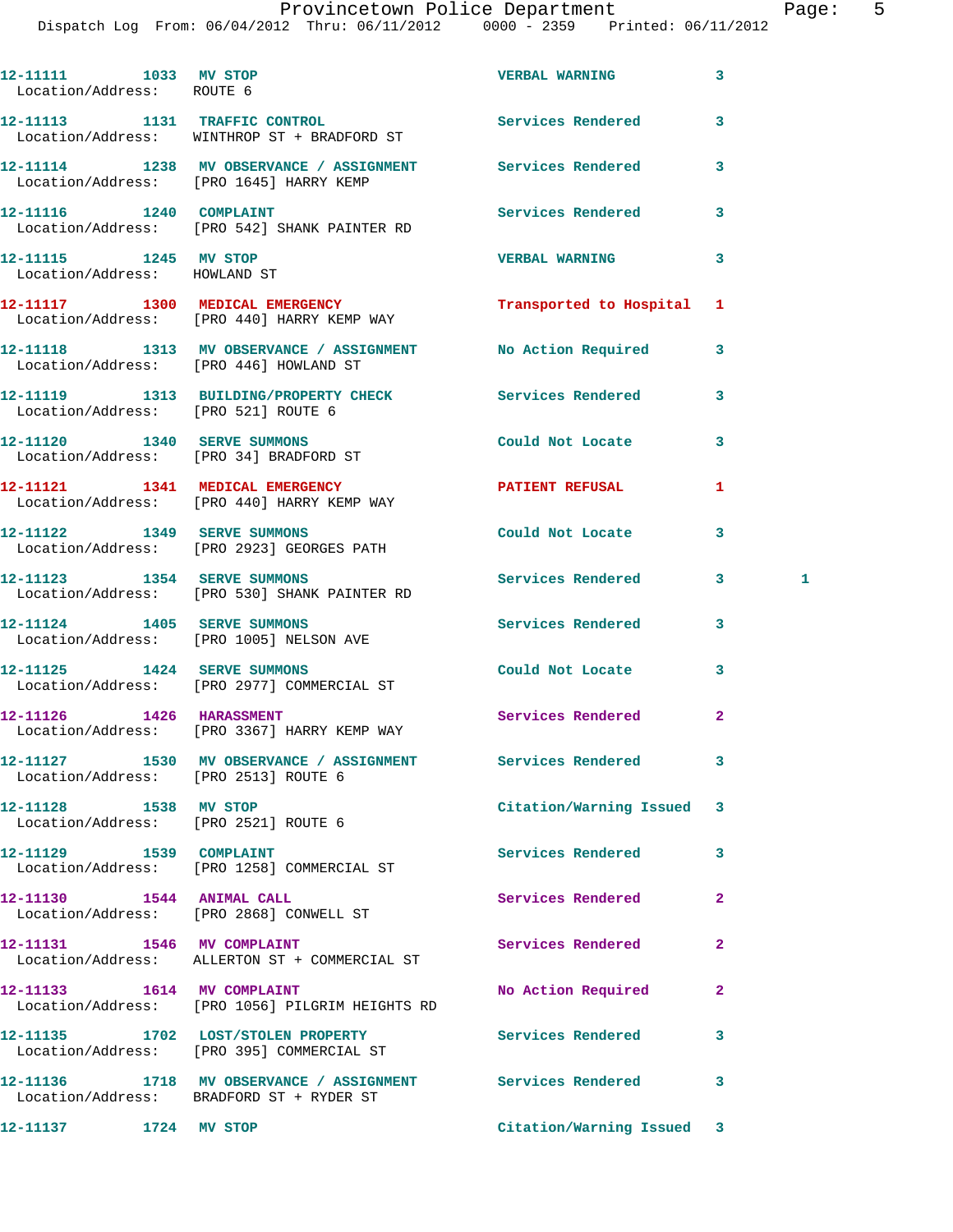|                                       | Provincetown Police Department<br>Dispatch Log From: 06/04/2012 Thru: 06/11/2012 0000 - 2359 Printed: 06/11/2012 |                            |                |
|---------------------------------------|------------------------------------------------------------------------------------------------------------------|----------------------------|----------------|
|                                       | Location/Address: [PRO 3004] BRADFORD ST                                                                         |                            |                |
|                                       | 12-11138 1742 MV STOP<br>Location/Address: [PRO 2479] ROUTE 6                                                    | Citation/Warning Issued 3  |                |
|                                       | 12-11139 1748 CAMPER COMPLAINT<br>Location/Address: [PRO 3450] JEROME SMITH RD                                   | <b>VERBAL WARNING</b>      | 3              |
| 12-11140 1803 MV STOP                 | Location/Address: BRADFORD ST + HIGH POLE HILL                                                                   | <b>VERBAL WARNING</b>      | 3              |
| 12-11141 1821 MV STOP                 | Location/Address: STANDISH AVE + FREEMAN ST                                                                      | <b>VERBAL WARNING</b>      | 3              |
|                                       | 12-11143 1852 SCOOTER COMPLAINT<br>Location/Address: [PRO 3296] SHANK PAINTER RD                                 | Citation/Warning Issued    | 3              |
|                                       | 12-11142 1910 BUILDING/PROPERTY CHECK BLDG/PROP Checked/Secure 3<br>Location/Address: [PRO 519] RACE POINT RD    |                            |                |
| 12-11144 1917 ANIMAL CALL             | Location/Address: STANDISH ST + BRADFORD ST                                                                      | <b>VERBAL WARNING</b>      | $\overline{2}$ |
|                                       | 12-11145 2008 BUILDING/PROPERTY CHECK<br>Location/Address: [PRO 306] COMMERCIAL ST                               | BLDG/PROP Checked/Secure 3 |                |
| Location/Address: [PRO 2513] ROUTE 6  | 12-11146 2019 MV OBSERVANCE / ASSIGNMENT Services Rendered                                                       |                            | 3              |
|                                       | 12-11147 2030 BUILDING/PROPERTY CHECK<br>Location/Address: [PRO 2206] COMMERCIAL ST                              | BLDG/PROP Checked/Secure 3 |                |
|                                       | 12-11148 2033 BUILDING/PROPERTY CHECK<br>Location/Address: [PRO 175] COMMERCIAL ST                               | BLDG/PROP Checked/Secure 3 |                |
|                                       | 12-11149 2034 BUILDING/PROPERTY CHECK<br>Location/Address: [PRO 182] COMMERCIAL ST                               | BLDG/PROP Checked/Secure 3 |                |
| Location/Address: [PRO 2] ALDEN ST    | 12-11150 2036 BUILDING/PROPERTY CHECK BLDG/PROP Checked/Secure 3                                                 |                            |                |
| 12-11151 2040 MV STOP                 | Location/Address: [PRO 1953] COMMERCIAL ST                                                                       | <b>VERBAL WARNING</b>      | 3              |
| 12-11152 2042 MV STOP                 | Location/Address: [PRO 2479] ROUTE 6                                                                             | <b>VERBAL WARNING</b>      | 3              |
|                                       | 12-11153 2049 BUILDING/PROPERTY CHECK<br>Location/Address: [PRO 2483] COMMERCIAL ST                              | BLDG/PROP Checked/Secure 3 |                |
|                                       | 12-11154 2111 BUILDING/PROPERTY CHECK<br>Location/Address: [PRO 1638] COMMERCIAL ST                              | BLDG/PROP Checked/Secure 3 |                |
|                                       | 12-11155 2133 BUILDING/PROPERTY CHECK<br>Location/Address: [PRO 1638] COMMERCIAL ST                              | BLDG/PROP Checked/Secure 3 |                |
| Location/Address: [PRO 2539] RYDER ST | 12-11156 2134 BUILDING/PROPERTY CHECK                                                                            | BLDG/PROP Checked/Secure 3 |                |
| 12-11157 2136 MV STOP                 | Location/Address: [PRO 43] BRADFORD ST                                                                           | <b>VERBAL WARNING</b>      | 3              |
|                                       | 12-11158 2141 BUILDING/PROPERTY CHECK<br>Location/Address: [PRO 105] COMMERCIAL ST                               | BLDG/PROP Checked/Secure 3 |                |
|                                       | 12-11159 2152 BUILDING/PROPERTY CHECK<br>Location/Address: [PRO 3609] COMMERCIAL ST                              | BLDG/PROP Checked/Secure 3 |                |
|                                       | 12-11160 2200 BUILDING/PROPERTY CHECK<br>Location/Address: [PRO 516] RACE POINT RD                               | BLDG/PROP Checked/Secure 3 |                |

Page: 6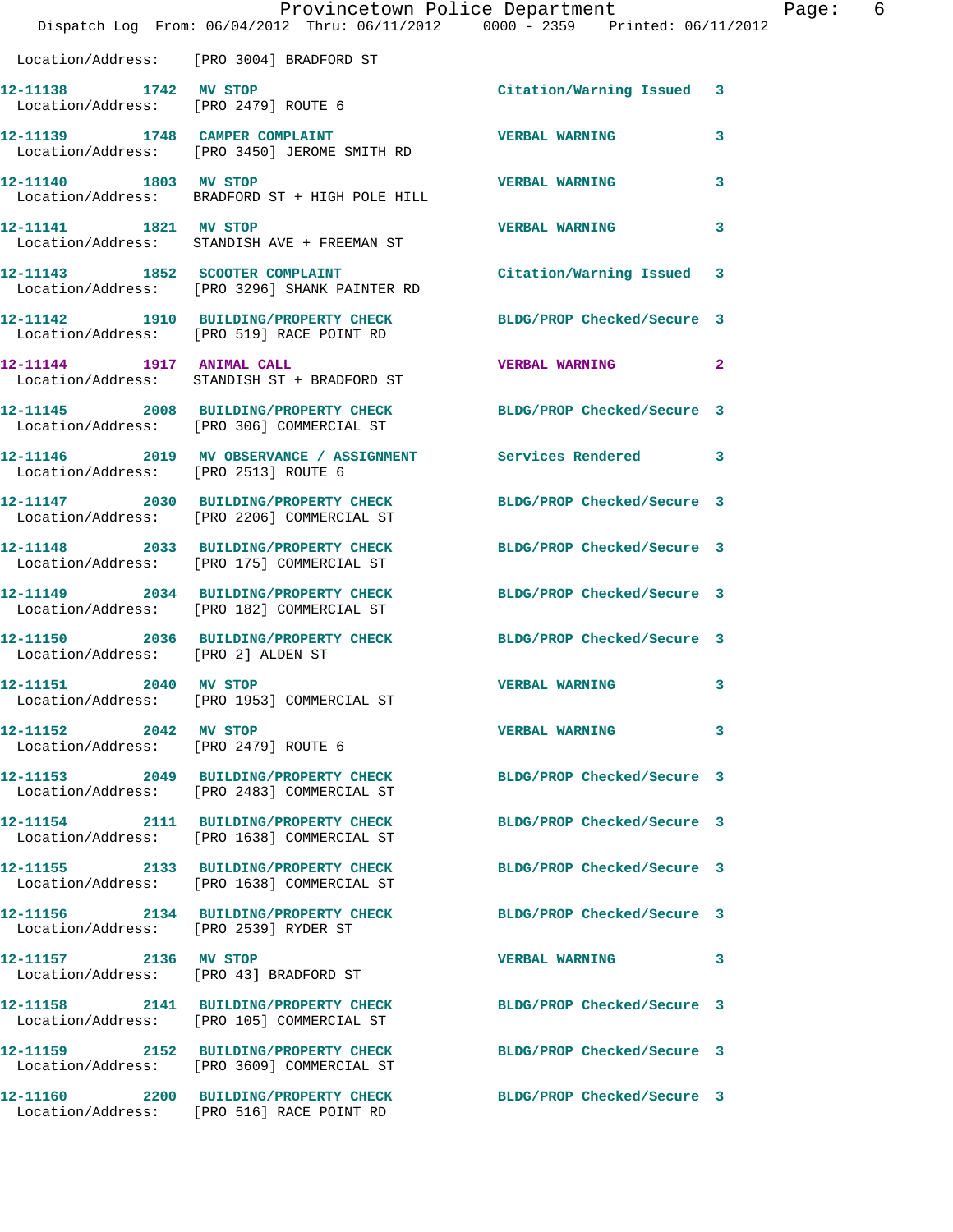|                                      | Provincetown Police Department The Page: 7<br>Dispatch Log From: 06/04/2012 Thru: 06/11/2012   0000 - 2359   Printed: 06/11/2012 |                            |              |    |  |
|--------------------------------------|----------------------------------------------------------------------------------------------------------------------------------|----------------------------|--------------|----|--|
|                                      | $12-11161$ 2215 MV STOP 2215 VERBAL WARNING 3<br>Location/Address: RYDER ST + COMMERCIAL ST                                      |                            |              |    |  |
|                                      | 12-11162  2223  BUILDING/PROPERTY CHECK BLDG/PROP Checked/Secure 3<br>Location/Address: [PRO 564] BAYBERRY                       |                            |              |    |  |
|                                      | 12-11163 2234 MV STOP 2008 2009 2234 VERBAL WARNING<br>Location/Address: [PRO 2543] MACMILLAN WHARF                              |                            | $\mathbf{3}$ |    |  |
|                                      | 12-11164 2314 SERVICE CALL/STREET PERFORMERS GONE ON ARRIVAL 3<br>Location/Address: [PRO 105] COMMERCIAL ST                      |                            |              |    |  |
| Location/Address: GEORGES PATH       | 12-11165 2322 MV STOP 2008 2009 2009 2322 MV STOP                                                                                |                            | 3            |    |  |
| 12-11166 2325 MV STOP                | Location/Address: [PRO 29] BRADFORD ST                                                                                           | <b>VERBAL WARNING 3</b>    |              |    |  |
|                                      | 12-11167 2330 BUILDING/PROPERTY CHECK BLDG/PROP Checked/Secure 3<br>Location/Address: [PRO 2543] MACMILLAN                       |                            |              |    |  |
|                                      | 12-11168 2352 MV STOP<br>Location: [PRO 3431] LOPES SQUARE                                                                       | Citation/Warning Issued 3  |              |    |  |
| For Date: $06/06/2012$ - Wednesday   |                                                                                                                                  |                            |              |    |  |
|                                      | 12-11170 0009 BUILDING/PROPERTY CHECK BLDG/PROP Checked/Secure 3<br>Location/Address: [PRO 444] HIGH POLE                        |                            |              |    |  |
|                                      | 12-11171 0033 MV STOP<br>Location/Address: [PRO 43] BRADFORD ST                                                                  | No Action Required 3       |              |    |  |
|                                      | 12-11173 0045 MV OBSERVANCE / ASSIGNMENT Services Rendered 3<br>Location/Address: BRADFORD ST + RYDER ST                         |                            |              |    |  |
|                                      | 12-11174   0057   DOMESTIC DISTURBANCE/ASSAULT   Peace Restored<br>Location/Address: [PRO 43] BRADFORD ST                        |                            | $\mathbf{1}$ |    |  |
|                                      | 12-11175 0111 MISSING PERSON<br>Location/Address: [PRO 395] COMMERCIAL ST                                                        | Could Not Locate           | 1            |    |  |
| 12-11176 0115 MV STOP                | Location/Address: [PRO 3259] MACMILLAN WHARF                                                                                     | <b>VERBAL WARNING</b>      | 3            |    |  |
|                                      | 12-11177 0121 ALARM - GENERAL<br>Location/Address: [PRO 3263] SPINNAKER LN                                                       | Services Rendered 1        |              |    |  |
|                                      | 12-11178 0144 SERVICE CALL<br>Location/Address: [PRO 3443] COMMERCIAL ST                                                         | Services Rendered 3        |              |    |  |
|                                      | 12-11179 0218 BUILDING/PROPERTY CHECK BLDG/PROP Checked/Secure 3<br>Location/Address: [PRO 488] MAYFLOWER ST                     |                            |              |    |  |
|                                      | 12-11180 0333 LOBBY TRAFFIC<br>Location/Address: [PRO 524] COMMERCIAL ST                                                         | Services Rendered 2        |              | 21 |  |
|                                      | 12-11181 0438 BUILDING/PROPERTY CHECK BLDG/PROP Checked/Secure 3<br>Location/Address: [PRO 2543] MACMILLAN WHARF                 |                            |              |    |  |
|                                      | 12-11182 0502 BUILDING/PROPERTY CHECK BLDG/PROP Checked/Secure 3<br>Location/Address: [PRO 306] COMMERCIAL ST                    |                            |              |    |  |
| Location/Address: ROUTE 6 + SNAIL RD | 12-11183 6538 MV OBSERVANCE / ASSIGNMENT Services Rendered 3                                                                     |                            |              |    |  |
| Location/Address: TIN PAN ALLEY RD   | 12-11184 0616 BLACK BEAR SIGHTED                                                                                                 | Services Rendered          | $\mathbf{2}$ |    |  |
|                                      |                                                                                                                                  | <b>Services Rendered</b> 1 |              |    |  |

Location/Address: [PRO 3013] COMMERCIAL ST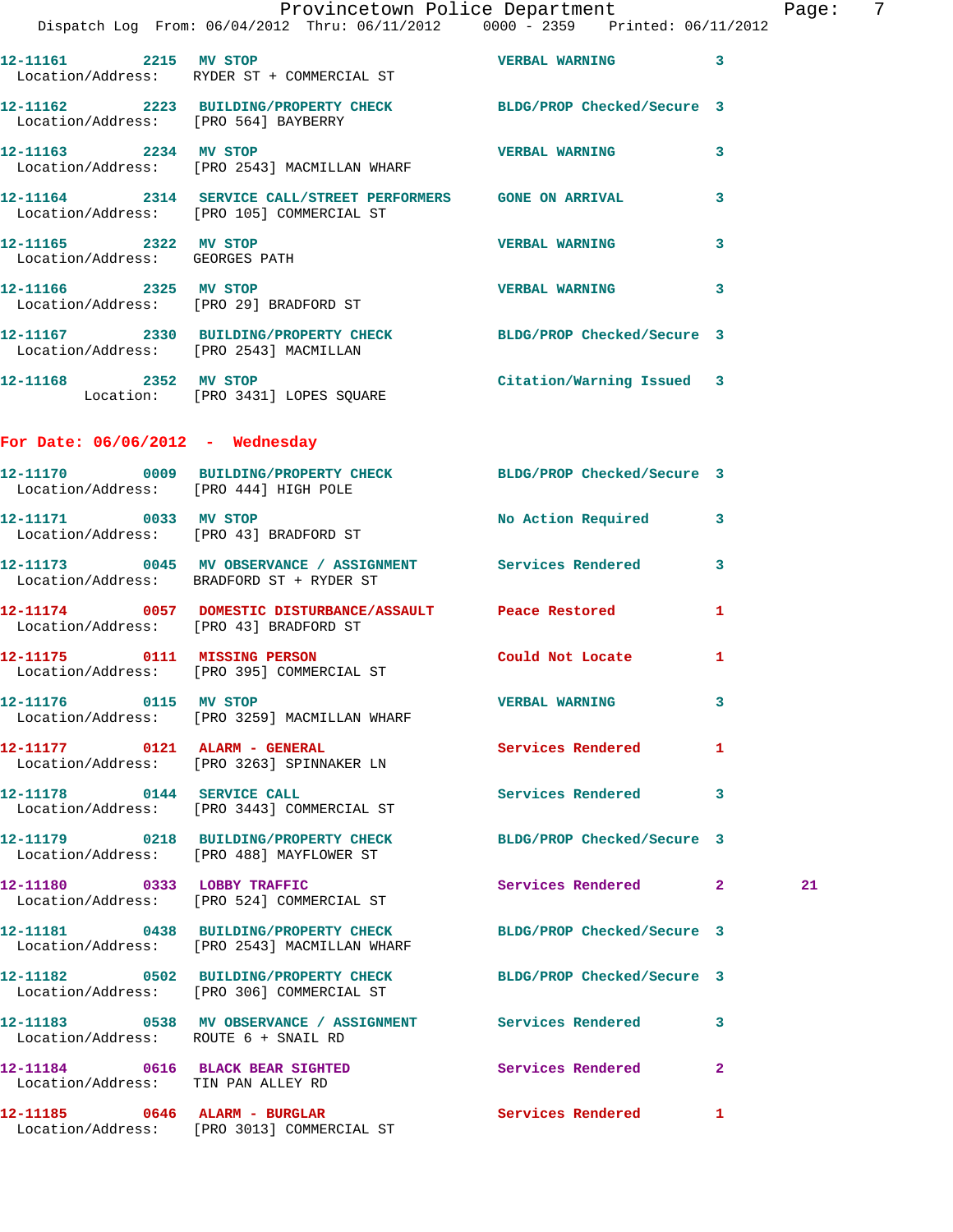## Provincetown Police Department The Page: 8

Dispatch Log From: 06/04/2012 Thru: 06/11/2012 0000 - 2359 Printed: 06/11/2012

|                                                                      | 12-11186             0739     ASSIST AGENCY  /  MUTUAL  AID                  Services  Rendered                   3<br>Location/Address:        ROUTE   6 |                            |                         |
|----------------------------------------------------------------------|-----------------------------------------------------------------------------------------------------------------------------------------------------------|----------------------------|-------------------------|
| 12-11187 0915 MEDICAL EMERGENCY<br>Location/Address: SHANKPAINTER RD |                                                                                                                                                           | Services Rendered 1        |                         |
|                                                                      | 12-11188 0956 MEDICAL EMERGENCY<br>Location/Address: [PRO 440] HARRY KEMP WAY                                                                             | Transported to Hospital 1  |                         |
| 12-11189 1008 SIGN DAMAGE<br>Refer To Accident: 12-22-AC             | Location/Address: [PRO 3313] STANDISH ST                                                                                                                  | Services Rendered 3        |                         |
|                                                                      | 12-11190 1023 BOAT/HARBORMASTER<br>Location/Address: [PRO 285] COMMERCIAL ST                                                                              | No Action Required 2       |                         |
|                                                                      | 12-11191 1039 ANIMAL CALL<br>Location/Address: [PRO 2989] COMMERCIAL ST                                                                                   | Services Rendered 2        |                         |
| 12-11192 1040 HARASSMENT<br>Refer To Arrest: 12-114-AR               | Location/Address: [PRO 3195] COMMERCIAL ST                                                                                                                | Arrest(s) Made 2           |                         |
|                                                                      | Location/Address: [PRO 1692] BRADFORD ST                                                                                                                  | Services Rendered 3        |                         |
| 12-11194 1145 THREATS                                                | Location/Address: [PRO 146] COMMERCIAL ST                                                                                                                 | Transported to Hospital 2  |                         |
|                                                                      | Location/Address: [PRO 1375] DAGGETT LN                                                                                                                   | Services Rendered          | $\mathbf{1}$            |
|                                                                      | 12-11196 1335 LOST/FOUND PROPERTY<br>Location/Address: [PRO 2499] RACE POINT RD                                                                           | No Action Required 3       |                         |
| 12-11197 1403 DISORDERLY<br>Refer To Arrest: 12-113-AR               | Location/Address: [PRO 2391] BRADFORD ST                                                                                                                  | Arrest(s) Made             | $\overline{2}$          |
| Location/Address: COMMERCIAL ST                                      | 12-11198 1510 COMPLAINT - STREET PERFORMERS SPOKEN TO                                                                                                     |                            | 3                       |
| 12-11199    1557    AIRCRAFT                                         | Location/Address: [PRO 516] RACE POINT RD                                                                                                                 | Services Rendered 2        |                         |
|                                                                      | 12-11200 1612 FOUND AMERICAN EXPRESS CARD Services Rendered<br>Location/Address: [PRO 542] SHANK PAINTER RD                                               |                            | $\overline{\mathbf{3}}$ |
|                                                                      | Location/Address: [PRO 518] RACE POINT RD                                                                                                                 | Services Rendered          | $\mathbf{2}$            |
| Location/Address: [PRO 2521] ROUTE 6                                 | 12-11202 1644 MV OBSERVANCE / ASSIGNMENT No Action Required                                                                                               |                            | $\overline{\mathbf{3}}$ |
| 12-11203 1706 MV STOP                                                | Location/Address: [PRO 43] BRADFORD ST                                                                                                                    | Citation/Warning Issued 3  |                         |
|                                                                      | 12-11204 1724 BUILDING/PROPERTY CHECK<br>Location/Address: [PRO 2206] COMMERCIAL ST                                                                       | BLDG/PROP Checked/Secure 3 |                         |
| 12-11205 1737 AIRCRAFT                                               | Location/Address: [PRO 516] RACE POINT RD                                                                                                                 | Services Rendered 2        |                         |
|                                                                      | 12-11206 1847 BUILDING/PROPERTY CHECK<br>Location/Address: [PRO 2483] COMMERCIAL ST                                                                       | BLDG/PROP Checked/Secure 3 |                         |
| 12-11207 1854 ANIMAL CALL                                            | Location/Address: [PRO 516] RACE POINT RD                                                                                                                 | Services Rendered 2        |                         |
| 12-11208 1902 MV STOP                                                |                                                                                                                                                           | <b>VERBAL WARNING</b>      | 3                       |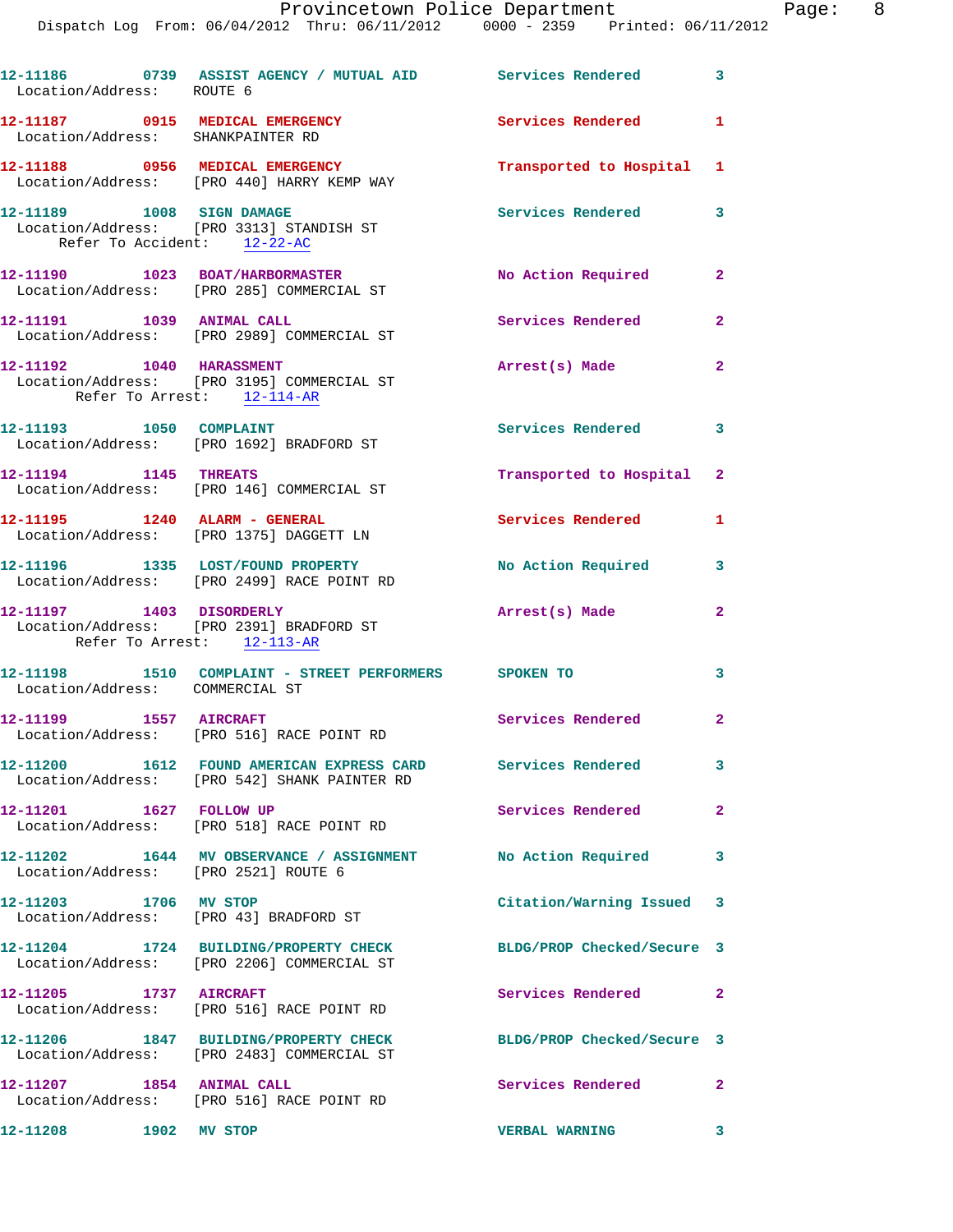|                                       | Dispatch Log From: 06/04/2012 Thru: 06/11/2012 0000 - 2359 Printed: 06/11/2012                                   | Provincetown Police Department        | Page: 9      |  |
|---------------------------------------|------------------------------------------------------------------------------------------------------------------|---------------------------------------|--------------|--|
| Location/Address: [PRO 2519] ROUTE 6  |                                                                                                                  |                                       |              |  |
|                                       | 12-11209 1921 IDENTITY THEFT<br>Location/Address: [PRO 542] SHANK PAINTER RD                                     | Services Rendered 3                   |              |  |
|                                       | 12-11210 1925 ASSIST CITIZEN<br>Location/Address: [PRO 146] COMMERCIAL ST                                        | BLDG/PROP Checked/Secure 3            |              |  |
|                                       | 12-11211 1935 BUILDING/PROPERTY CHECK BLDG/PROP Checked/Secure 3<br>Location/Address: [PRO 3317] CEMETERY RD     |                                       |              |  |
| Location/Address: [PRO 2521] ROUTE 6  | 12-11212 1945 MV OBSERVANCE / ASSIGNMENT No Action Required 3                                                    |                                       |              |  |
|                                       | 12-11213 1959 STOLEN SCULPTURE<br>Location/Address: [PRO 542] SHANK PAINTER RD                                   | SPOKEN TO THE SPOKEN OF THE SPOKEN TO | $\mathbf{3}$ |  |
|                                       | 12-11214 2005 BUILDING/PROPERTY CHECK BLDG/PROP Checked/Secure 3<br>Location/Address: [PRO 306] COMMERCIAL ST    |                                       |              |  |
|                                       | 12-11215 2012 FOLLOW UP<br>Location/Address: [PRO 2519] ROUTE 6                                                  | Services Rendered 2                   |              |  |
|                                       | 12-11216 2037 BUILDING/PROPERTY CHECK BLDG/PROP Checked/Secure 3<br>Location/Address: [PRO 1638] COMMERCIAL ST   |                                       |              |  |
|                                       | 12-11217 2042 ASSIST AGENCY / MUTUAL AID Services Rendered 3<br>Location/Address: [PRO 2499] RACE POINT RD       |                                       |              |  |
|                                       | 12-11218 2056 BUILDING/PROPERTY CHECK<br>Location/Address: [PRO 3609] COMMERCIAL ST                              | BLDG/PROP Checked/Secure 3            |              |  |
| Location/Address: [PRO 2521] ROUTE 6  | 12-11219 2102 ASSIST AGENCY / MUTUAL AID Services Rendered 3                                                     |                                       |              |  |
|                                       | 12-11220 2103 BUILDING/PROPERTY CHECK BLDG/PROP Checked/Secure 3<br>Location/Address: [PRO 105] COMMERCIAL ST    |                                       |              |  |
|                                       | 12-11221 2119 DISORDERLY/URINATING IN PUBLIC BY LAW VIOLATION 2<br>Location/Address: [PRO 2426] COMMERCIAL ST    |                                       |              |  |
| Location/Address: [PRO 444] HIGH POLE | 12-11223 2128 BUILDING/PROPERTY CHECK BLDG/PROP Checked/Secure 3                                                 |                                       |              |  |
|                                       | 12-11224 2136 BUILDING/PROPERTY CHECK BLDG/PROP Checked/Secure 3<br>Location/Address: [PRO 175] COMMERCIAL ST    |                                       |              |  |
|                                       | 12-11225 2138 BUILDING/PROPERTY CHECK BLDG/PROP Checked/Secure 3<br>Location/Address: [PRO 2898] JEROME SMITH RD |                                       |              |  |
| 12-11226 2144 MV STOP                 | Location/Address: [PRO 2521] ROUTE 6                                                                             | VERBAL WARNING 3                      |              |  |
|                                       | 12-11227 2149 BUILDING/PROPERTY CHECK BLDG/PROP Checked/Secure 3<br>Location/Address: [PRO 105] COMMERCIAL ST    |                                       |              |  |
| 12-11228 2227 MV STOP                 | Location: [PRO 3431] LOPES SQUARE                                                                                | <b>VERBAL WARNING</b>                 | 3            |  |
| 12-11230 2245 MV STOP                 | Location: [PRO 3431] LOPES SQUARE                                                                                | <b>VERBAL WARNING</b>                 | 3            |  |
|                                       | 12-11231 2304 BUILDING/PROPERTY CHECK BLDG/PROP Checked/Secure 3<br>Location/Address: [PRO 3256] COMMERCIAL ST   |                                       |              |  |
|                                       | 12-11232 2320 BUILDING/PROPERTY CHECK BLDG/PROP Checked/Secure 3<br>Location/Address: [PRO 16] BRADFORD ST       |                                       |              |  |
|                                       | 12-11233 2321 BUILDING/PROPERTY CHECK Services Rendered 3<br>Location/Address: [PRO 1778] SHANKPAINTER RD        |                                       |              |  |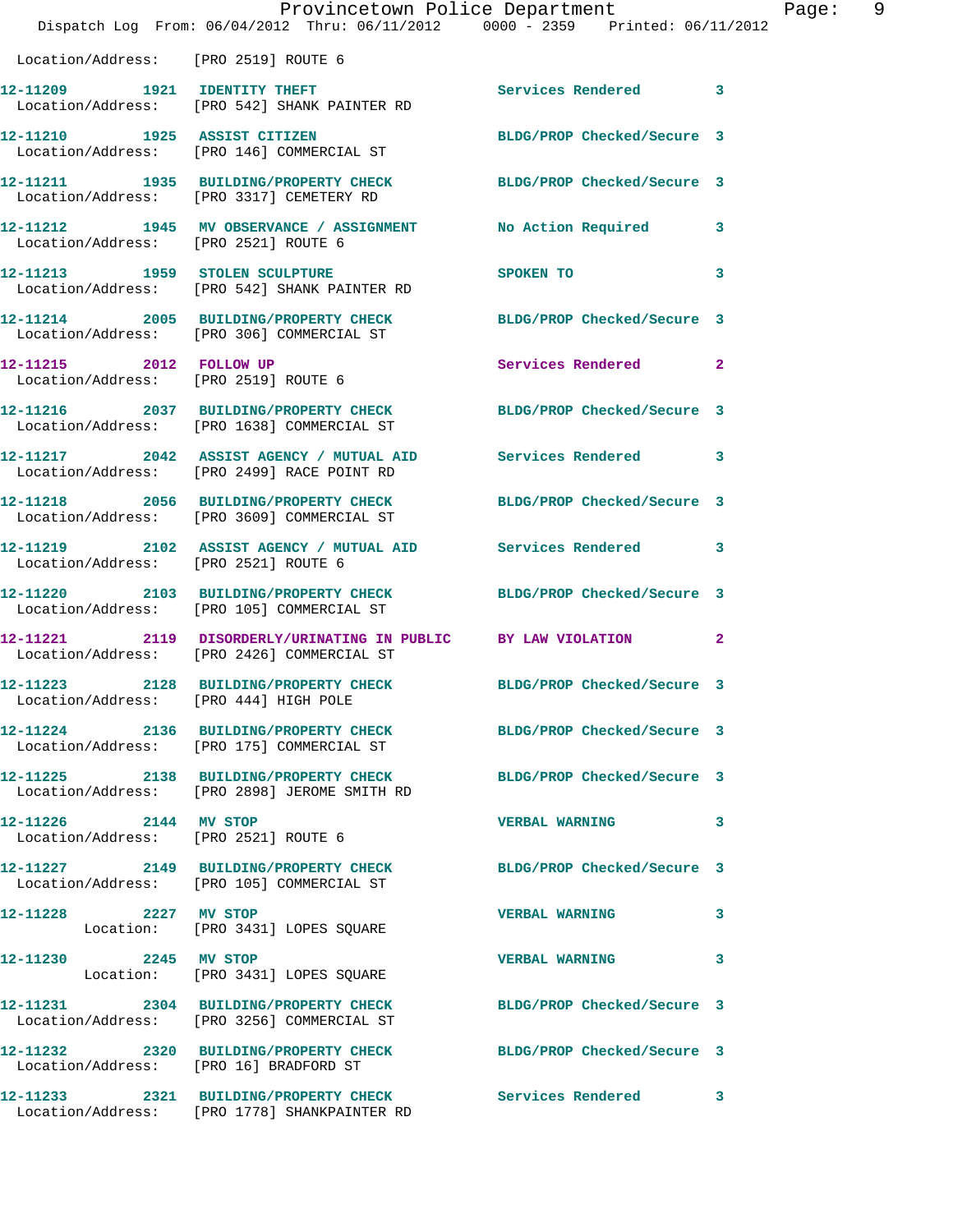|                                                        |                                                                                                                 | Provincetown Police Department                                                                                                                                                                                                |              | Page: 10 |  |
|--------------------------------------------------------|-----------------------------------------------------------------------------------------------------------------|-------------------------------------------------------------------------------------------------------------------------------------------------------------------------------------------------------------------------------|--------------|----------|--|
|                                                        | Dispatch Log From: 06/04/2012 Thru: 06/11/2012 0000 - 2359 Printed: 06/11/2012                                  |                                                                                                                                                                                                                               |              |          |  |
|                                                        | 12-11234 2338 MV OBSERVANCE / ASSIGNMENT Services Rendered 3<br>Location/Address: [PRO 2577] BRADFORD ST        |                                                                                                                                                                                                                               |              |          |  |
| 12-11235 2354 MV STOP                                  | Location/Address: BRADFORD ST + CENTER ST                                                                       | <b>VERBAL WARNING</b> 3                                                                                                                                                                                                       |              |          |  |
| For Date: $06/07/2012$ - Thursday                      |                                                                                                                 |                                                                                                                                                                                                                               |              |          |  |
|                                                        | 12-11236 0017 MV STOP<br>Location/Address: BRADFORD ST + FRANKLIN ST                                            | <b>VERBAL WARNING</b>                                                                                                                                                                                                         | $\mathbf{3}$ |          |  |
|                                                        | 12-11238 0031 MV STOP<br>Location/Address: BRADFORD ST + MILLER HILL RD                                         | <b>VERBAL WARNING</b>                                                                                                                                                                                                         | $\mathbf{3}$ |          |  |
|                                                        | 12-11239 0037 MV OBSERVANCE / ASSIGNMENT Services Rendered<br>Location/Address: BRADFORD ST + STANDISH ST       |                                                                                                                                                                                                                               | 3            |          |  |
| Refer To Arrest: 12-116-AR                             | 12-11240 0039 MV STOP<br>Location/Address: [PRO 2818] CONWELL ST                                                | Arrest(s) Made 3                                                                                                                                                                                                              |              |          |  |
|                                                        | 12-11241 0100 BUILDING/PROPERTY CHECK Services Rendered 3<br>Location/Address: [PRO 444] HIGH POLE              |                                                                                                                                                                                                                               |              |          |  |
| 12-11242 0117 MV STOP<br>Location/Address: STANDISH ST |                                                                                                                 | VERBAL WARNING 3                                                                                                                                                                                                              |              |          |  |
|                                                        | 12-11244 0154 BUILDING/PROPERTY CHECK BLDG/PROP Checked/Secure 3<br>Location/Address: [PRO 530] SHANKPAINTER RD |                                                                                                                                                                                                                               |              |          |  |
|                                                        | 12-11245 0204 NOISE COMPLAINT<br>Location/Address: [PRO 2830] WINSTON CT                                        | SPOKEN TO THE STATE OF THE STATE OF THE STATE OF THE STATE OF THE STATE OF THE STATE OF THE STATE OF THE STATE OF THE STATE OF THE STATE OF THE STATE OF THE STATE OF THE STATE OF THE STATE OF THE STATE OF THE STATE OF THE | 3            |          |  |
|                                                        | 12-11246 0225 BUILDING/PROPERTY CHECK Services Rendered 3<br>Location/Address: [PRO 440] HARRY KEMP WAY         |                                                                                                                                                                                                                               |              |          |  |
|                                                        | 12-11247 0310 LOBBY TRAFFIC<br>Location/Address: [PRO 542] SHANK PAINTER RD                                     | Services Rendered 3                                                                                                                                                                                                           |              | 33       |  |
| Location/Address: [PRO 3287] ROUTE 6                   | 12-11248 0353 BUILDING/PROPERTY CHECK BLDG/PROP Checked/Secure 3                                                |                                                                                                                                                                                                                               |              |          |  |
|                                                        | 12-11249 0616 BLACK BEAR SIGHTING<br>Location/Address: [PRO 2807] ROUTE 6 RD                                    | Services Rendered 2                                                                                                                                                                                                           |              |          |  |
|                                                        | 12-11251 0620 SPEED DOLLY ASSIGNMENT Services Rendered 3<br>Location/Address: BRADFORD ST + GOSNOLD ST          |                                                                                                                                                                                                                               |              |          |  |
|                                                        | 12-11250 0626 AIRCRAFT/SHIFT COVERAGE Services Rendered 2<br>Location/Address: [PRO 516] RACE POINT RD          |                                                                                                                                                                                                                               |              |          |  |
|                                                        | 12-11252 0737 BUILDING/PROPERTY CHECK<br>Location/Address: [PRO 2483] COMMERCIAL ST                             | <b>Services Rendered</b>                                                                                                                                                                                                      | 3            |          |  |
| 12-11253 0754 MV STOP<br>Location/Address: HOWLAND ST  |                                                                                                                 | <b>VERBAL WARNING 3</b>                                                                                                                                                                                                       |              |          |  |
|                                                        | 12-11254 0805 BUILDING/PROPERTY CHECK BLDG/PROP Checked/Secure 3<br>Location/Address: [PRO 571] ALDEN ST        |                                                                                                                                                                                                                               |              |          |  |
|                                                        | 12-11255 0809 ANIMAL CALL/FOX<br>Location/Address: [PRO 14] BRADFORD ST                                         | Services Rendered 2                                                                                                                                                                                                           |              |          |  |
|                                                        | 12-11256 0846 DOG COMPLAINT<br>Location/Address: [PRO 320] COMMERCIAL ST                                        | Services Rendered                                                                                                                                                                                                             | $\mathbf{2}$ |          |  |
|                                                        | 12-11257 0900 BUILDING/PROPERTY CHECK Services Rendered<br>Location/Address: [PRO 564] BAYBERRY                 |                                                                                                                                                                                                                               | 3            |          |  |
|                                                        | 12-11258 0911 MV OBSERVANCE / ASSIGNMENT Services Rendered 3                                                    |                                                                                                                                                                                                                               |              |          |  |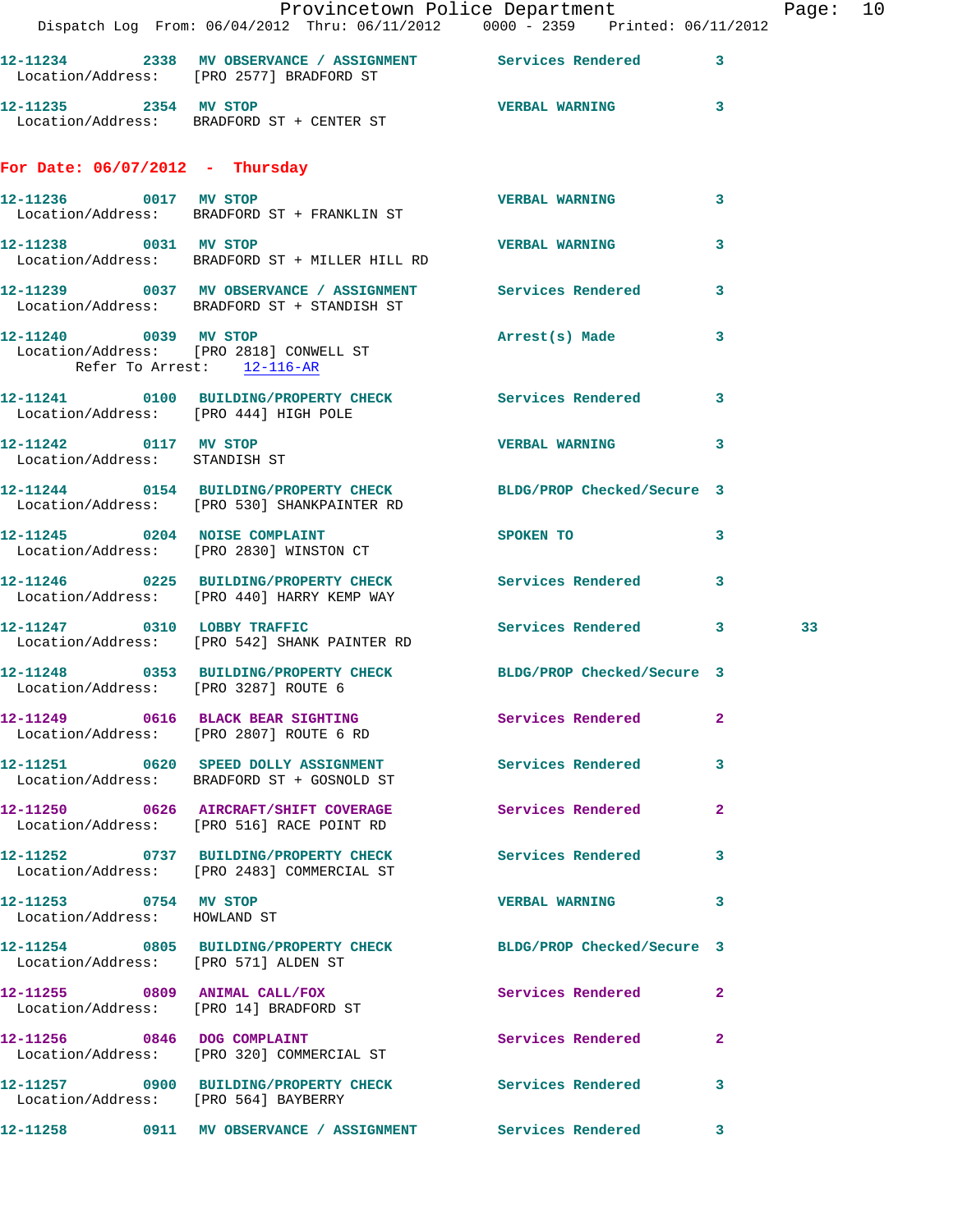|                                                            | Dispatch Log From: 06/04/2012 Thru: 06/11/2012 0000 - 2359 Printed: 06/11/2012                                   | Provincetown Police Department |                         | Page: 11 |  |
|------------------------------------------------------------|------------------------------------------------------------------------------------------------------------------|--------------------------------|-------------------------|----------|--|
|                                                            | Location/Address: [PRO 1645] HARRY KEMP                                                                          |                                |                         |          |  |
| 12-11259 0926 MV STOP                                      | Location/Address: OAK DR + HARRY KEMP WAY                                                                        | VERBAL WARNING 3               |                         |          |  |
| Location/Address: [PRO 2521] ROUTE 6                       | 12-11260 1007 MV OBSERVANCE / ASSIGNMENT Services Rendered 3                                                     |                                |                         |          |  |
|                                                            | 12-11261 1012 PARKING COMPLAINT / GENERAL Vehicle Towed<br>Location/Address: CENTRAL ST + COMMERCIAL ST          |                                | $\mathbf{3}$            |          |  |
| Location/Address: ROUTE 6 + SNAIL RD                       | 12-11262 1016 MV STOP                                                                                            | <b>Services Rendered</b>       | $\overline{\mathbf{3}}$ |          |  |
|                                                            | 12-11263 1121 PARK, WALK & TALK 3 Services Rendered 2<br>Location/Address: [PRO 175] COMMERCIAL ST               |                                |                         |          |  |
|                                                            | 12-11264 1122 ANIMAL CALL<br>Location/Address: [PRO 2737] COMMERCIAL ST                                          | Services Rendered              | $\overline{2}$          |          |  |
| Location/Address: [PRO 501] OAK DR                         | 12-11265 1130 MEDICAL EMERGENCY                                                                                  | Services Rendered 1            |                         |          |  |
|                                                            | 12-11266 1157 BUILDING/PROPERTY CHECK BLDG/PROP Checked/Secure 3<br>Location/Address: [PRO 2206] COMMERCIAL ST   |                                |                         |          |  |
|                                                            | 12-11267 1157 NON PAYMENT FOR WORK<br>Location/Address: [PRO 542] SHANK PAINTER RD                               | Services Rendered              | $\mathbf{3}$            |          |  |
|                                                            | 12-11272 1200 BOW FOR DESTRUCTION<br>Location/Address: [PRO 537] SHANK PAINTER RD                                | Services Rendered 3            |                         |          |  |
| 12-11268 1205 MV STOP                                      | Location/Address: [PRO 1507] BRADFORD ST                                                                         | <b>VERBAL WARNING</b>          | 3                       |          |  |
|                                                            | 12-11269 1212 MV OBSERVANCE / ASSIGNMENT<br>Location/Address: HOWLAND ST + BRADFORD ST                           | No Action Required 3           |                         |          |  |
|                                                            | 12-11270 1221 MEDICAL EMERGENCY<br>Location/Address: [PRO 606] CONWELL ST                                        | PATIENT REFUSAL                | 1                       |          |  |
| 12-11271 1222 MV STOP                                      | Location/Address: [PRO 1454] BRADFORD ST                                                                         | Citation/Warning Issued 3      |                         |          |  |
|                                                            | 12-11273 1245 BUILDING/PROPERTY CHECK BLDG/PROP Checked/Secure 3<br>Location/Address: [PRO 2898] JEROME SMITH RD |                                |                         |          |  |
|                                                            | 12-11274 1252 MV OBSERVANCE / ASSIGNMENT Services Rendered 3<br>Location/Address: CONWELL ST + ROUTE 6           |                                |                         |          |  |
| 12-11275 1302 FOLLOW UP                                    | Location/Address: [PRO 2580] ROUTE 6                                                                             | Services Rendered 2            |                         |          |  |
| Location/Address: [PRO 571] ALDEN ST                       | 12-11277 1353 BUILDING/PROPERTY CHECK BLDG/PROP Checked/Secure 3                                                 |                                |                         |          |  |
| 12-11278   1440   GENERAL INFO                             |                                                                                                                  | Services Rendered              | 3                       |          |  |
| 12-11279 1452 HARASSMENT                                   | Location/Address: [PRO 106] COMMERCIAL ST                                                                        | Services Rendered              | $\mathbf{2}$            |          |  |
|                                                            | 12-11280 1455 MEDICAL EMERGENCY<br>Location/Address: [PRO 440] HARRY KEMP WAY                                    | Services Rendered              | $\mathbf{1}$            |          |  |
| Location/Address: ROUTE 6 + SNAIL RD                       | 12-11281 1518 LOOSE DOG/RETURNED                                                                                 | Could Not Locate 2             |                         | 7        |  |
| 12-11282 1535 ALARM - FIRE<br>Location/Address: CONWELL ST |                                                                                                                  | Services Rendered              | 1                       |          |  |
| 12-11283 1637 SPEED DOLLY-07                               |                                                                                                                  | No Action Required 3           |                         |          |  |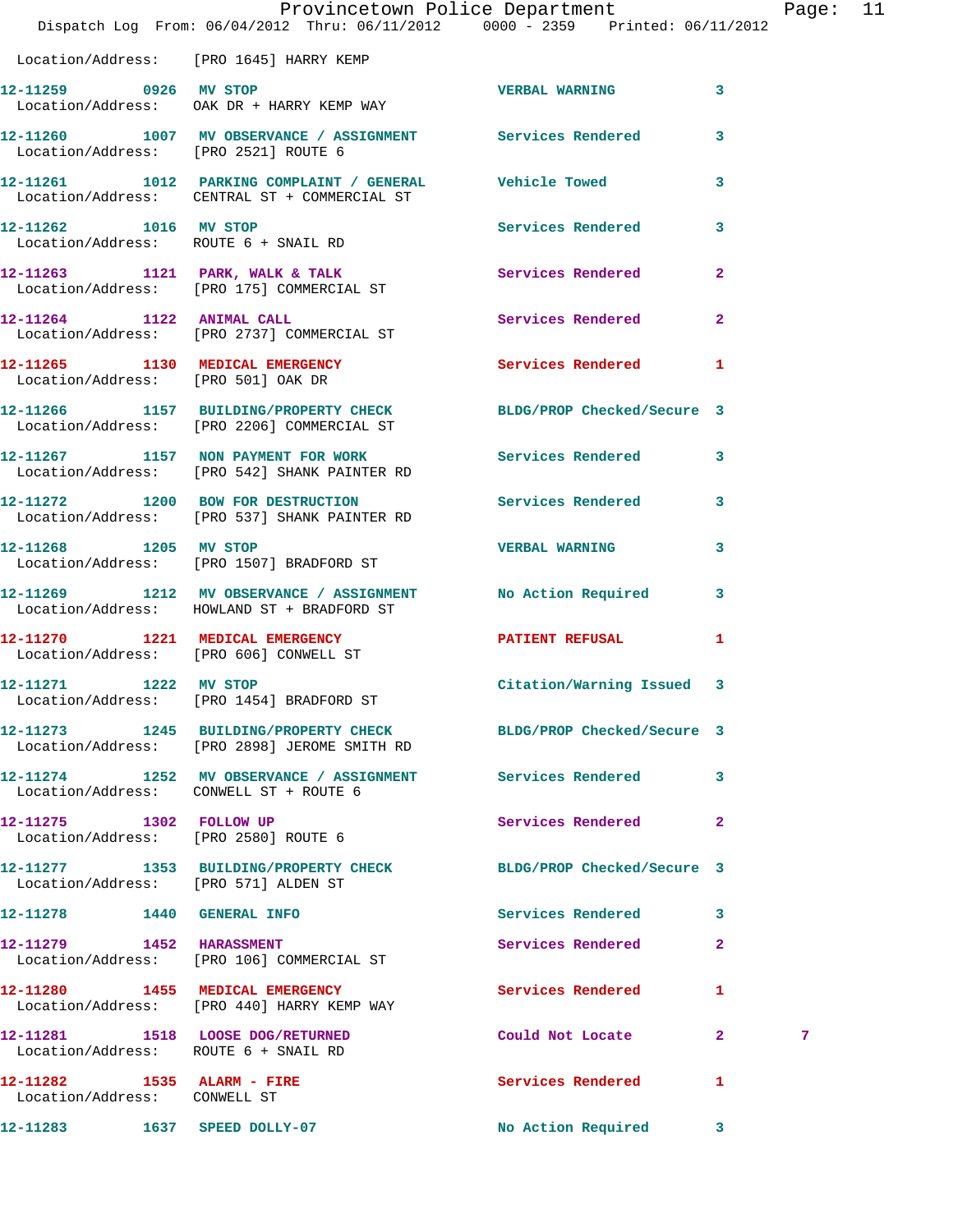|                                                                   | Provincetown Police Department<br>Dispatch Log From: 06/04/2012 Thru: 06/11/2012 0000 - 2359 Printed: 06/11/2012 |                            |              |
|-------------------------------------------------------------------|------------------------------------------------------------------------------------------------------------------|----------------------------|--------------|
|                                                                   | Location/Address: [PRO 542] SHANK PAINTER RD                                                                     |                            |              |
|                                                                   | 12-11284 1701 MEDICAL EMERGENCY<br>Location/Address: [PRO 500] OAK DR                                            | Transported to Hospital    | 1            |
|                                                                   | 12-11285 1810 PARKING COMPLAINT / GENERAL<br>Location/Address: [PRO 3094] COMMERCIAL ST                          | No Action Required         | 3            |
|                                                                   | 12-11286 1927 PARK, WALK & TALK<br>Location/Address: [PRO 356] COMMERCIAL ST                                     | No Action Required         | $\mathbf{2}$ |
|                                                                   | 12-11287 1938 BUILDING/PROPERTY CHECK<br>Location/Address: [PRO 519] RACE POINT RD                               | BLDG/PROP Checked/Secure 3 |              |
|                                                                   | 12-11288 1939 BUILDING/PROPERTY CHECK<br>Location/Address: [PRO 2494] BRADFORD ST                                | BLDG/PROP Checked/Secure 3 |              |
| 12-11289 2005 911 GENERAL-BEAR<br>Location/Address: RACE POINT RD |                                                                                                                  | No Action Required         | 1            |
|                                                                   | 12-11290 2019 BUILDING/PROPERTY CHECK BLDG/PROP Checked/Secure 3<br>Location/Address: [PRO 175] COMMERCIAL ST    |                            |              |
|                                                                   | 12-11291 2019 BUILDING/PROPERTY CHECK BLDG/PROP Checked/Secure 3<br>Location/Address: [PRO 182] COMMERCIAL ST    |                            |              |
| 12-11292 2023 MV STOP                                             | Location/Address: [PRO 1516] BRADFORD ST                                                                         | <b>VERBAL WARNING</b>      | 3            |
|                                                                   | 12-11293 2027 MV OBSERVANCE / ASSIGNMENT<br>Location/Address: BRADFORD ST + HOWLAND ST                           | <b>No Action Required</b>  | 3            |
|                                                                   | 12-11294 2033 BUILDING/PROPERTY CHECK<br>Location/Address: [PRO 1638] COMMERCIAL ST                              | BLDG/PROP Checked/Secure 3 |              |
| 12-11295 2047 MV STOP<br>Location/Address: BAKER AVE              |                                                                                                                  | <b>VERBAL WARNING</b>      | 3            |
|                                                                   | 12-11296  2049 SUSPICIOUS ACTIVITY<br>Location/Address: [PRO 440] HARRY KEMP WAY                                 | SPOKEN TO                  | $\mathbf{2}$ |
|                                                                   | 12-11297 2052 BUILDING/PROPERTY CHECK<br>Location/Address: [PRO 3609] COMMERCIAL ST                              | BLDG/PROP Checked/Secure 3 |              |
|                                                                   | Location/Address: [PRO 515] RACE POINT RD                                                                        | BLDG/PROP Checked/Secure 1 |              |
|                                                                   | 12-11299 2201 BUILDING/PROPERTY CHECK<br>Location/Address: [PRO 3256] COMMERCIAL ST                              | BLDG/PROP Checked/Secure 3 |              |
|                                                                   | 12-11300 2232 BUILDING/PROPERTY CHECK<br>Location/Address: [PRO 306] COMMERCIAL ST                               | BLDG/PROP Checked/Secure 3 |              |
| 12-11301 2313 MV STOP                                             | Location/Address: [PRO 2368] SHANK PAINTER RD                                                                    | <b>VERBAL WARNING</b>      | 3            |
| Location/Address: [PRO 571] ALDEN ST                              | 12-11302 2315 BUILDING/PROPERTY CHECK BLDG/PROP Checked/Secure 3                                                 |                            |              |
|                                                                   | 12-11303 2324 BUILDING/PROPERTY CHECK BLDG/PROP Checked/Secure 3<br>Location/Address: [PRO 530] SHANKPAINTER RD  |                            |              |
|                                                                   | 12-11304 2332 MV OBSERVANCE / ASSIGNMENT Services Rendered<br>Location/Address: HOWLAND ST + BRADFORD ST         |                            | 3            |
| 12-11305 2338 ANIMAL CALL<br>Location/Address: BRADFORD ST        |                                                                                                                  | Unfounded                  | $\mathbf{2}$ |
| 12-11306 2339 MV STOP                                             | Location/Address: BRADFORD ST + COOK ST                                                                          | <b>VERBAL WARNING</b>      | 3            |

Page:  $12$ <br> $2$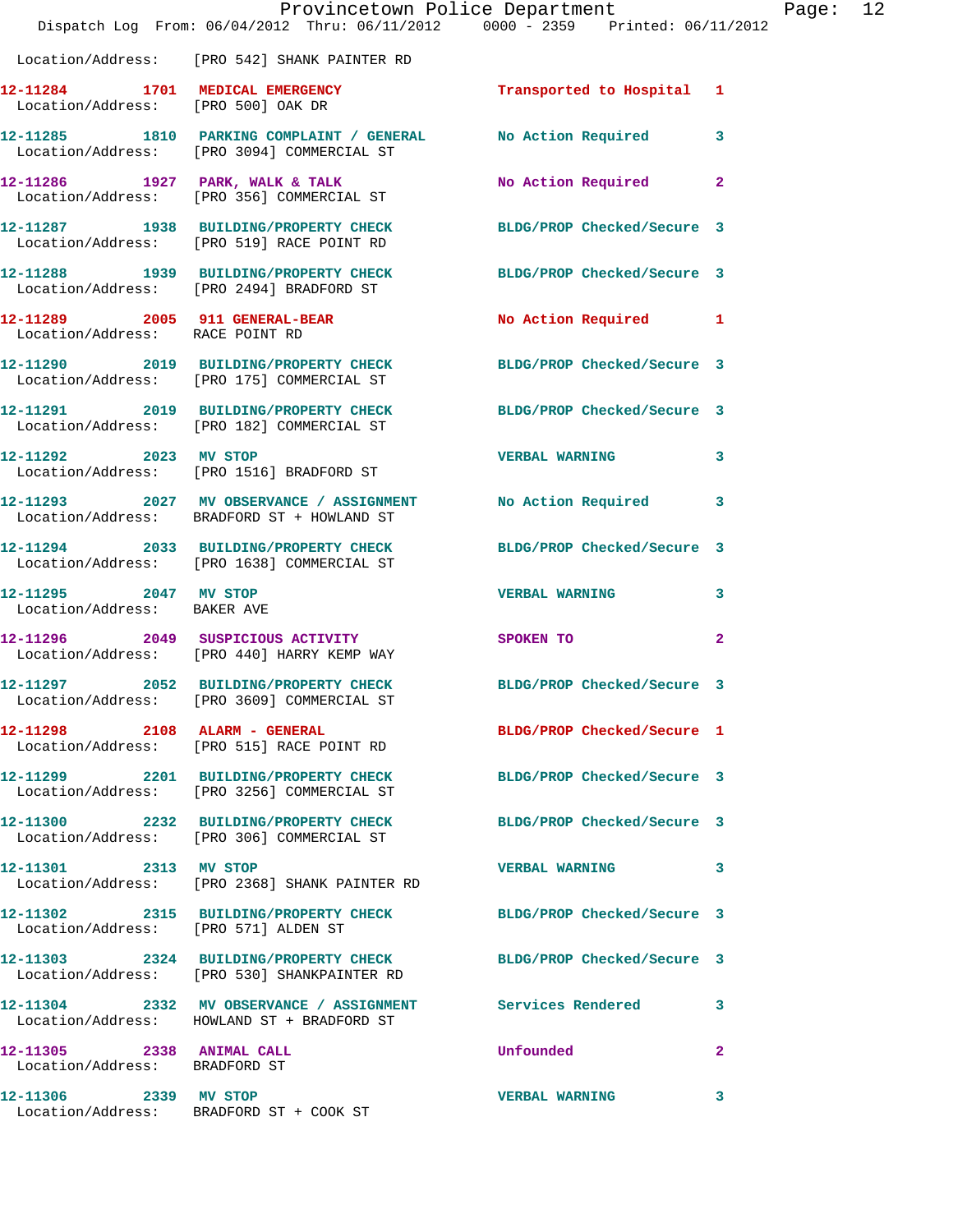## **For Date: 06/08/2012 - Friday**

Location/Address: [PRO 2315] CONWELL ST

|                                                             | 12-11307 0027 MV OBSERVANCE / ASSIGNMENT Services Rendered 3<br>Location/Address: BRADFORD ST + RYDER ST          |                                                                                                                |              |  |
|-------------------------------------------------------------|-------------------------------------------------------------------------------------------------------------------|----------------------------------------------------------------------------------------------------------------|--------------|--|
| Location/Address: [PRO 444] HIGH POLE                       | 12-11308 0041 BUILDING/PROPERTY CHECK BLDG/PROP Checked/Secure 3                                                  |                                                                                                                |              |  |
|                                                             | 12-11309 0042 PARK, WALK & TALK 3 Services Rendered<br>Location: [PRO 3431] LOPES SQUARE                          |                                                                                                                | $\mathbf{2}$ |  |
| Location/Address: WINSLOW ST                                | 12-11310 0135 SPEED DOLLY ASSIGNMENT Services Rendered                                                            |                                                                                                                | 3            |  |
|                                                             | 12-11311 0138 GENERAL BURG<br>Location/Address: [PRO 2945] COMMERCIAL ST                                          | False Alarm and the state of the state of the state of the state of the state of the state of the state of the | 1            |  |
|                                                             | 12-11312 0140 BUILDING/PROPERTY CHECK<br>Location/Address: [PRO 16] BRADFORD ST                                   | BLDG/PROP Checked/Secure 3                                                                                     |              |  |
|                                                             | 12-11313 0145 BUILDING/PROPERTY CHECK BLDG/PROP Checked/Secure 3<br>Location/Address: [PRO 440] HARRY KEMP WAY    |                                                                                                                |              |  |
| Location/Address: [PRO 3287] ROUTE 6                        | 12-11314 0203 BUILDING/PROPERTY CHECK                                                                             | BLDG/PROP Checked/Secure 3                                                                                     |              |  |
|                                                             | 12-11315 0208 BUILDING/PROPERTY CHECK<br>Location/Address: [PRO 516] RACE POINT RD                                | BLDG/PROP Checked/Secure 3                                                                                     |              |  |
|                                                             | 12-11316 0222 BUILDING/PROPERTY CHECK BLDG/PROP Checked/Secure 3<br>Location/Address: [PRO 569] WINSLOW ST        |                                                                                                                |              |  |
|                                                             | 12-11317 0223 BUILDING/PROPERTY CHECK BLDG/PROP Checked/Secure 3<br>Location/Address: [PRO 488] MAYFLOWER AVE     |                                                                                                                |              |  |
|                                                             | 12-11318 0236 BUILDING/PROPERTY CHECK BLDG/PROP Checked/Secure 3<br>Location/Address: [PRO 2543] MACMILLAN        |                                                                                                                |              |  |
|                                                             | 12-11319 0305 BUILDING/PROPERTY CHECK BLDG/PROP Checked/Secure 3<br>Location/Address: [PRO 3030] TIN PAN ALLEY RD |                                                                                                                |              |  |
|                                                             | 12-11320 0342 BUILDING/PROPERTY CHECK BLDG/PROP Checked/Secure 3<br>Location/Address: [PRO 545] SHANKPAINTER RD   |                                                                                                                |              |  |
|                                                             | 12-11321 0438 LOBBY TRAFFIC<br>Location/Address: [PRO 542] SHANK PAINTER RD                                       | Services Rendered 2                                                                                            | 24           |  |
| Location/Address: [PRO 3440] ROUTE 6                        | 12-11322 0449 MV OBSERVANCE / ASSIGNMENT Services Rendered 3                                                      |                                                                                                                |              |  |
|                                                             | 12-11323 0506 BUILDING/PROPERTY CHECK<br>Location/Address: [PRO 1646] WINSLOW ST                                  | BLDG/PROP Checked/Secure 3                                                                                     |              |  |
|                                                             | 12-11324 0511 BUILDING/PROPERTY CHECK<br>Location/Address: [PRO 1778] SHANKPAINTER RD                             | BLDG/PROP Checked/Secure 3                                                                                     |              |  |
|                                                             | 12-11325 0542 MV OBSERVANCE / ASSIGNMENT Services Rendered<br>Location/Address: HIGH POLE HILL + BRADFORD ST      |                                                                                                                | 3            |  |
|                                                             | 12-11326 0558 BUILDING/PROPERTY CHECK<br>Location/Address: [PRO 3318] CEMETERY RD                                 | BLDG/PROP Checked/Secure 3                                                                                     |              |  |
|                                                             | 12-11328 0647 BUILDING/PROPERTY CHECK BLDG/PROP Checked/Secure 3<br>Location/Address: [PRO 3317] CEMETERY RD      |                                                                                                                |              |  |
| 12-11329 0747 BABY POSSUM<br>Location/Address: STANDISH AVE |                                                                                                                   | Services Rendered                                                                                              | $\mathbf{2}$ |  |
| 12-11330 0817 SERVE SUMMONS                                 |                                                                                                                   | Could Not Locate                                                                                               | 3            |  |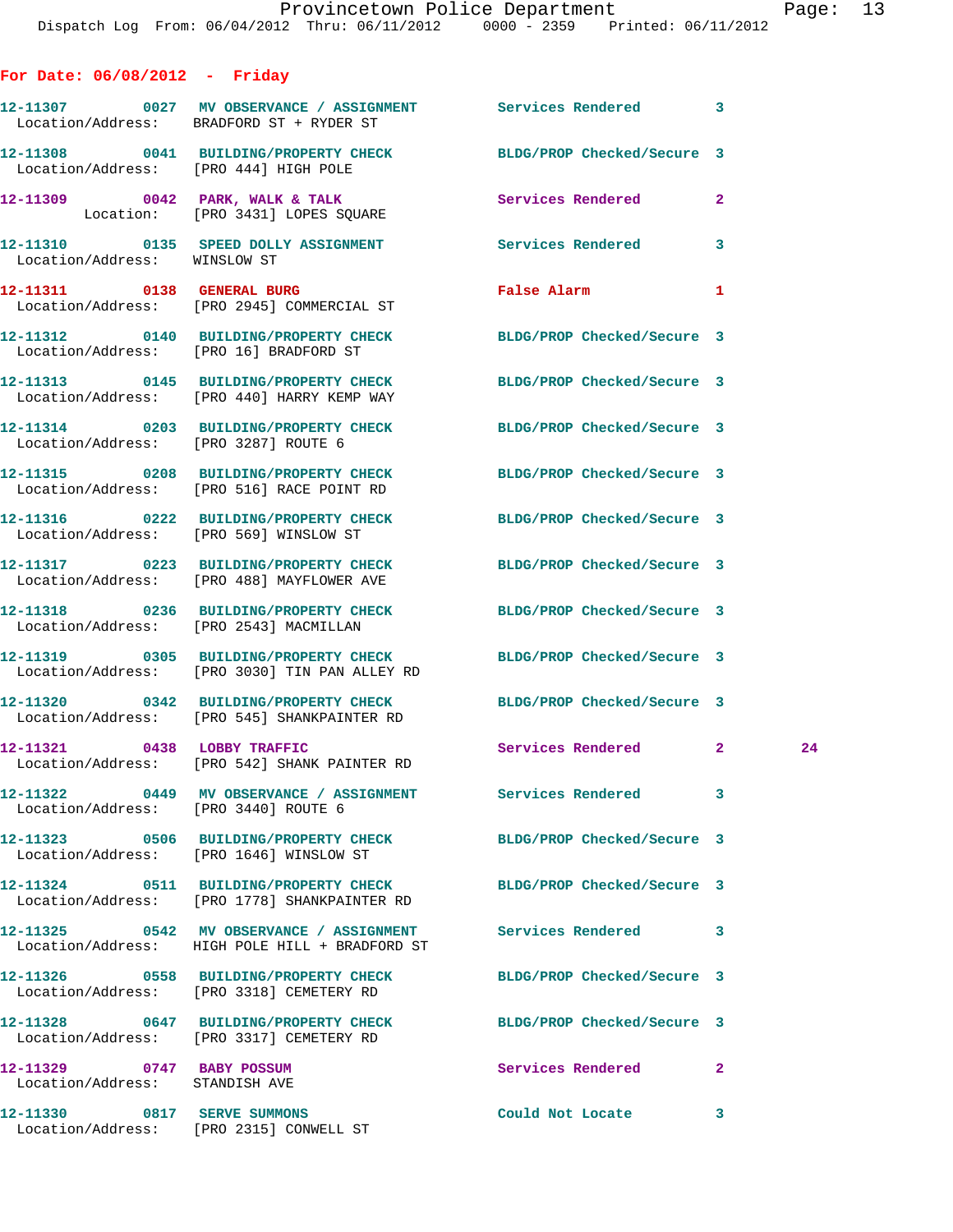|                                                                       | 12-11331 0822 911/TTY TEST<br>Location/Address: [PRO 588] SHANK PAINTER RD                               | <b>Services Rendered</b>   | $\mathbf{1}$   |
|-----------------------------------------------------------------------|----------------------------------------------------------------------------------------------------------|----------------------------|----------------|
| 12-11332 0825 SERVE SUMMONS                                           | Location/Address: [PRO 1818] COMMERCIAL ST                                                               | Services Rendered          | 3              |
| 12-11333 0830 SERVE SUMMONS<br>Location/Address: GARFIELD ST          |                                                                                                          | <b>Services Rendered</b>   | 3              |
| 12-11334 0858 ASSIST CITIZEN                                          | Location/Address: [PRO 542] SHANK PAINTER RD                                                             | Services Rendered          | 3              |
|                                                                       | 12-11335 0905 TRAFFIC CONTROL<br>Location/Address: [PRO 269] COMMERCIAL ST                               | Services Rendered          | 3              |
| 12-11337 0930 911 GENERAL                                             | Location/Address: [PRO 440] HARRY KEMP WAY                                                               | Services Rendered          | 1              |
| 12-11339 0939 BIRD ON BEACH<br>Location/Address: [TRU] SHORE RD       |                                                                                                          | Services Rendered          | $\mathbf{2}$   |
| Location/Address: [PRO 3440] ROUTE 6                                  | 12-11338 0940 MV OBSERVANCE / ASSIGNMENT Services Rendered                                               |                            | 3              |
|                                                                       | 12-11340 0950 PARKING COMPLAINT / GENERAL Services Rendered<br>Location/Address: [PRO 230] COMMERCIAL ST |                            | 3              |
|                                                                       | 12-11342 1025 MEDICAL EMERGENCY<br>Location/Address: [PRO 1298] BRADFORD ST                              | Transported to Hospital 1  |                |
| 12-11343 1045 SERVE SUMMONS                                           | Location/Address: [PRO 2977] COMMERCIAL ST                                                               | Services Rendered 3        |                |
|                                                                       | 12-11346 1131 PROP CHECK REQUEST<br>Location/Address: [PRO 3736] COMMERCIAL ST                           | Services Rendered          | 3              |
| Location/Address: [PRO 571] ALDEN ST                                  | 12-11347 1144 BUILDING/PROPERTY CHECK                                                                    | BLDG/PROP Checked/Secure 3 |                |
|                                                                       | 12-11348 1214 PARK, WALK & TALK<br>Location/Address: [PRO 175] COMMERCIAL ST                             | <b>Services Rendered</b>   | $\mathbf{2}$   |
| 12-11349 1239 FLIGHT COVERAGE                                         | Location/Address: [PRO 516] RACE POINT RD                                                                | Services Rendered          | $\overline{2}$ |
| 12-11350                                                              | 1357 FOUND PURSE/RETURED<br>Location/Address: [PRO 3296] SHANK PAINTER RD                                | Services Rendered          | 3              |
|                                                                       | Location/Address: BRADFORD ST + ALLERTON ST                                                              | Services Rendered          | 3              |
| 12-11352 1529 HARASSMENT                                              | Location/Address: [PRO 542] SHANK PAINTER RD                                                             | Services Rendered          | $\overline{2}$ |
| 12-11353 1605 BIKE ABANDONED<br>Location/Address: [PRO 879] CONANT ST |                                                                                                          | Services Rendered          | $\overline{a}$ |
| 12-11354 1606 MV COMPLAINT<br>Location/Address: [PRO 2818] CONWELL ST |                                                                                                          | Services Rendered          | $\mathbf{2}$   |
| 12-11356   1609   MV COMPLAINT                                        | Location/Address: [PRO 526] RYDER ST EXT                                                                 | Services Rendered          | $\mathbf{2}$   |
|                                                                       | 12-11359 1643 SERVE RESTRAINING ORDER<br>Location/Address: [PRO 542] SHANK PAINTER RD                    | Services Rendered          | $\mathbf{2}$   |
| Location/Address: SHANKPAINTER RD                                     | 12-11357 1711 MV OBSERVANCE / ASSIGNMENT Services Rendered                                               |                            | 3              |
| 12-11358 1718 MV STOP                                                 |                                                                                                          | <b>VERBAL WARNING</b>      | 3              |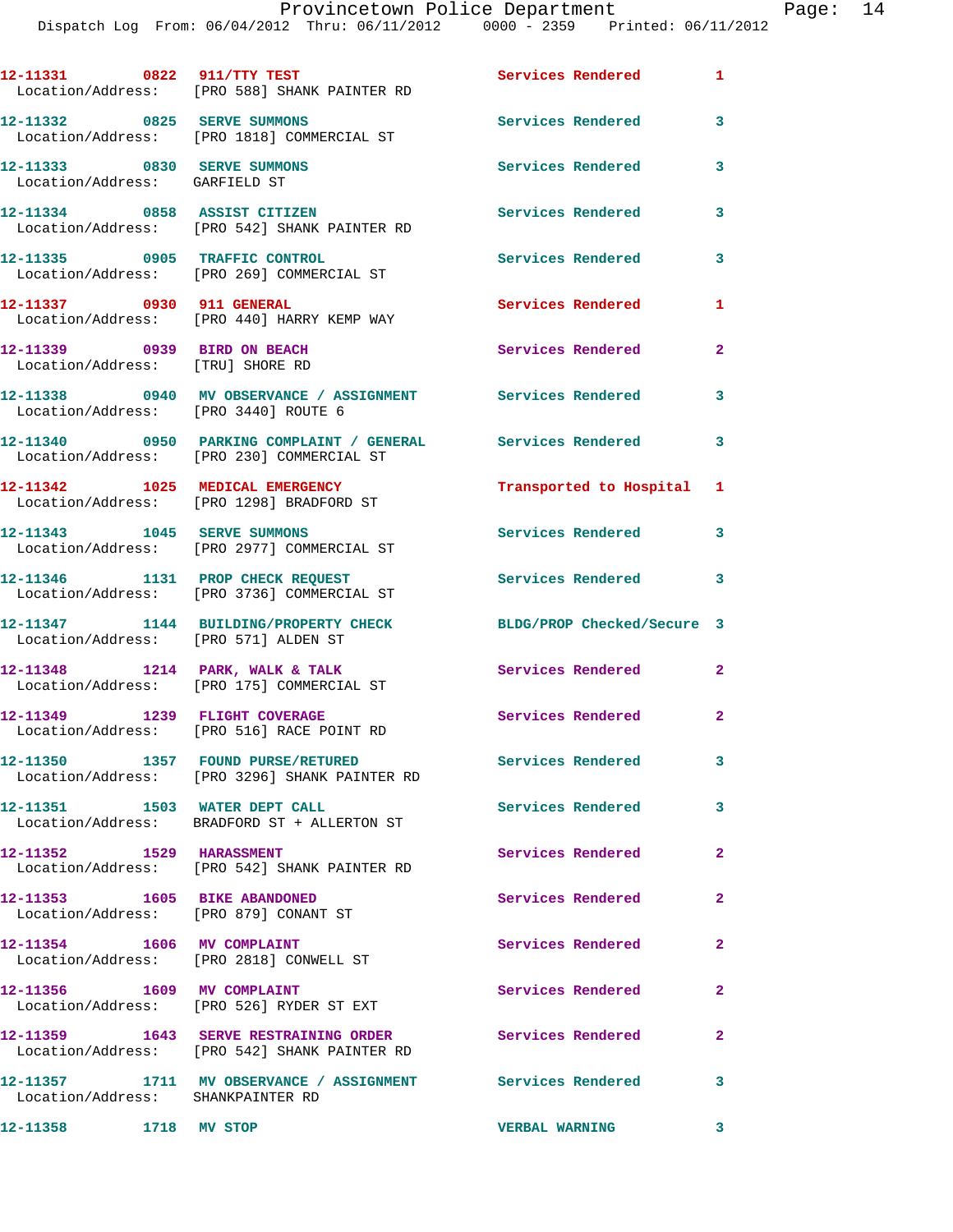|                                                               | Dispatch Log From: 06/04/2012 Thru: 06/11/2012 0000 - 2359 Printed: 06/11/2012                              | Provincetown Police Department |                | Page: | 15 |
|---------------------------------------------------------------|-------------------------------------------------------------------------------------------------------------|--------------------------------|----------------|-------|----|
|                                                               | Location/Address: [PRO 537] SHANK PAINTER RD                                                                |                                |                |       |    |
|                                                               | 12-11360 1801 BUILDING/PROPERTY CHECK BLDG/PROP Checked/Secure 3<br>Location/Address: [PRO 1646] WINSLOW ST |                                |                |       |    |
|                                                               | 12-11361 1934 ANIMAL CALL/BEAR Could Not Locate<br>Location/Address: [PRO 444] HIGH POLE HILL               |                                | $\overline{2}$ |       |    |
|                                                               | 12-11363 2019 LOST BLACK WALLET Services Rendered<br>Location/Address: [PRO 3443] COMMERCIAL ST             |                                | 3              |       |    |
|                                                               | 12-11362 2110 DISTURBANCE Peace Restored<br>Location/Address: [PRO 399] COMMERCIAL ST                       |                                | 1              |       |    |
|                                                               | 12-11364 2135 ALARM - GENERAL Services Rendered<br>Location/Address: [PRO 2647] SHANK PAINTER RD            |                                | 1              |       |    |
|                                                               | 12-11365 2212 NOISE COMPLAINT<br>Location/Address: [PRO 3321] COMMERCIAL ST                                 | <b>VERBAL WARNING</b>          | 3              |       |    |
| 12-11367 2259 COMPLAINT                                       | Location/Address: [PRO 1886] BRADFORD ST                                                                    | No Action Required             | 3              |       |    |
|                                                               | 12-11366 2304 BUILDING/PROPERTY CHECK BLDG/PROP Checked/Secure 3<br>Location/Address: [PRO 444] HIGH POLE   |                                |                |       |    |
|                                                               | 12-11369 2308 COMPLAINT/STOLEN ITEM SPOKEN TO<br>Location/Address: [PRO 399] COMMERCIAL ST                  |                                | 3              |       |    |
|                                                               | 12-11368 2309 MV STOP<br>Location/Address: [PRO 208] COMMERCIAL ST                                          | No Action Required             | 3              |       |    |
|                                                               | 12-11370 2312 SERVE RESTRAINING ORDER Services Rendered<br>Location/Address: [PRO 542] SHANK PAINTER RD     |                                | $\mathbf{2}$   |       |    |
|                                                               | 12-11371 2313 POSSIBLE B & E BURGLARY Unfounded<br>Location/Address: [PRO 1875] KIMBERLY LN                 |                                | $\mathbf{2}$   |       |    |
|                                                               | 12-11373 2314 MV OBSERVANCE / ASSIGNMENT<br>Location/Address: HOWLAND ST + BRADFORD ST                      | <b>No Action Required</b>      | 3              |       |    |
| 12-11374 2318 MV STOP<br>Location/Address:                    | HANCOCK ST + BRADFORD ST                                                                                    | <b>VERBAL WARNING</b>          | 3              |       |    |
| Location/Address: [PRO 571] ALDEN ST                          | 12-11372 2342 BUILDING/PROPERTY CHECK BLDG/PROP Checked/Secure 3                                            |                                |                |       |    |
| 12-11375 2357 MV STOP                                         | Location/Address: BRADFORD ST + JOHNSON ST                                                                  | <b>VERBAL WARNING</b>          | 3              |       |    |
| For Date: $06/09/2012$ - Saturday                             |                                                                                                             |                                |                |       |    |
| 12-11376 0015 MV COMPLAINT<br>Location/Address: COMMERCIAL ST |                                                                                                             | No Action Required             | 2              |       |    |
| 12-11377 0026 MV STOP                                         | Location/Address: JOHNSON ST + BRADFORD ST<br>Refer To Arrest: 12-119-AR                                    | Arrest(s) Made                 | 3              |       |    |
|                                                               | 12-11378 0040 PARK, WALK & TALK<br>Location/Address: RYDER ST + COMMERCIAL ST                               | No Action Required             | $\mathbf{2}$   |       |    |
| 12-11379 0042 LOBBY TRAFFIC                                   | Location/Address: [PRO 542] SHANK PAINTER RD                                                                | <b>Services Rendered</b>       | $\mathbf{2}$   | 10    |    |
| 12-11380 0052 MV STOP                                         | Location/Address: [PRO 208] COMMERCIAL ST                                                                   | <b>VERBAL WARNING</b>          | 3              |       |    |
|                                                               | 12-11381 0058 PARK, WALK & TALK<br>Location: [PRO 3431] LOPES SQUARE                                        | Services Rendered              | $\mathbf{2}$   |       |    |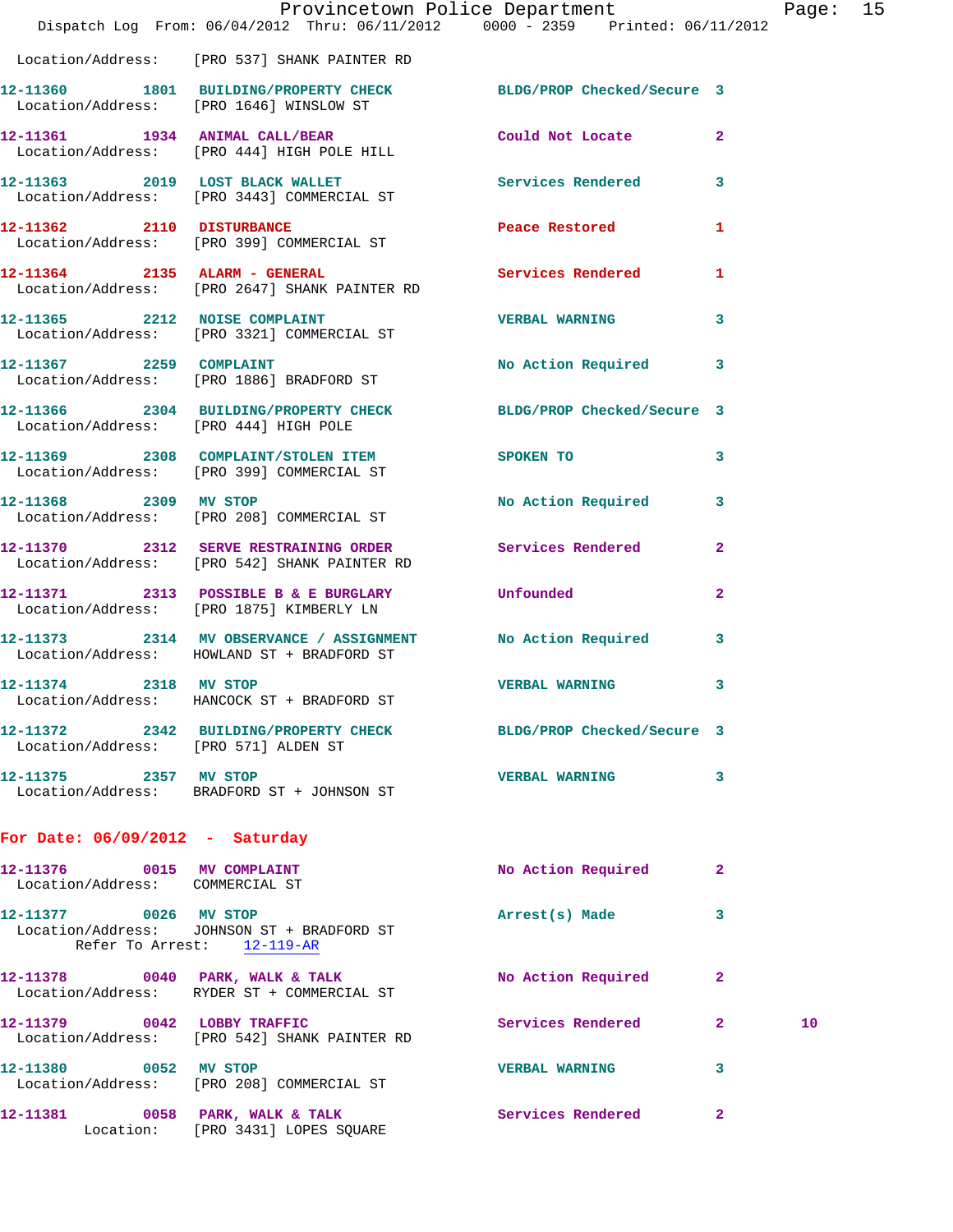|                                                                    | 12-11382 0108 ALARM - GENERAL<br>Location/Address: [PRO 3195] COMMERCIAL ST                                       | False Alarm                | 1              |
|--------------------------------------------------------------------|-------------------------------------------------------------------------------------------------------------------|----------------------------|----------------|
|                                                                    | 12-11384 0131 SERVE SUMMONS<br>Location/Address: [PRO 165] COMMERCIAL ST                                          | SPOKEN TO                  | 3              |
| 12-11385 0137 GENERAL INFO                                         |                                                                                                                   | No Action Required         | 3              |
| 12-11386 0143 MV STOP                                              | Location/Address: [PRO 1669] BRADFORD ST                                                                          | Services Rendered          | 3              |
| Location/Address: [PRO 444] HIGH POLE                              | 12-11387 0148 BUILDING/PROPERTY CHECK                                                                             | BY LAW VIOLATION           | 3              |
| Location/Address: [PRO 569] WINSLOW ST                             | 12-11388 0155 BUILDING/PROPERTY CHECK BLDG/PROP Checked/Secure 3                                                  |                            |                |
|                                                                    | 12-11389 0158 BUILDING/PROPERTY CHECK<br>Location/Address: [PRO 488] MAYFLOWER ST                                 | BLDG/PROP Checked/Secure 3 |                |
| Location/Address: HARRY KEMP WAY                                   | 12-11390 0214 SPEED DOLLY ASSIGNMENT                                                                              | No Action Required         | 3              |
|                                                                    | 12-11391 0216 BUILDING/PROPERTY CHECK BLDG/PROP Checked/Secure 3<br>Location/Address: [PRO 519] RACE POINT RD     |                            |                |
|                                                                    | 12-11392 0234 MV OBSERVANCE / ASSIGNMENT No Action Required<br>Location/Address: [PRO 58] BRADFORD ST             |                            | 3              |
|                                                                    | 12-11393 0337 BUILDING/PROPERTY CHECK BLDG/PROP Checked/Secure 3<br>Location/Address: [PRO 3030] TIN PAN ALLEY RD |                            |                |
|                                                                    | 12-11394 0414 BUILDING/PROPERTY CHECK BLDG/PROP Checked/Secure 3<br>Location/Address: [PRO 545] SHANKPAINTER RD   |                            |                |
|                                                                    | 12-11395 0424 DOMESTIC DISTURBANCE/ASSAULT SPOKEN TO<br>Location/Address: [PRO 2391] BRADFORD ST                  |                            | 1<br>1         |
|                                                                    | Location/Address: RYDER ST + BRADFORD ST                                                                          |                            | 3              |
|                                                                    | 12-11397 0828 ANIMAL CALL/BEAR SIGHTING Services Rendered<br>Location/Address: TIN PAN ALLEY RD + ROUTE 6         |                            | $\mathbf{2}$   |
|                                                                    | 12-11398 0836 BUILDING/PROPERTY CHECK<br>Location/Address: [PRO 306] COMMERCIAL ST                                | BLDG/PROP Checked/Secure 3 |                |
| 12-11399 0904 DISORDERLY                                           | Location/Address: [PRO 3004] BRADFORD ST                                                                          | Unfounded                  | $\mathbf{2}$   |
| Location/Address: [PRO 3287] ROUTE 6                               | 12-11400 0945 PARK, WALK & TALK                                                                                   | SPOKEN TO                  | $\overline{a}$ |
|                                                                    | 12-11401 1022 PARK, WALK & TALK<br>Location/Address: [PRO 349] COMMERCIAL ST                                      | Services Rendered          | $\mathbf{2}$   |
| 12-11402   1034   MARBLE   IN YARD<br>Location/Address: CONWELL ST |                                                                                                                   | Services Rendered          | $\mathbf{2}$   |
|                                                                    | 12-11403 1048 LOST PRESCRIPTION SUNGLASSES Services Rendered<br>Location/Address: [PRO 542] SHANK PAINTER RD      |                            | 3              |
|                                                                    | 12-11404 1105 FOUND BADGE<br>Location/Address: [PRO 2543] MACMILLAN WHARF                                         | <b>Services Rendered</b>   | 3              |
|                                                                    | 12-11406 1119 MV OBSERVANCE / ASSIGNMENT No Action Required<br>Location/Address: BRADFORD ST + STANDISH ST        |                            | 3              |
| 12-11407 1124 MV ACCIDENT                                          | Location/Address: [PRO 3296] SHANK PAINTER RD                                                                     | <b>GONE ON ARRIVAL</b>     | 1              |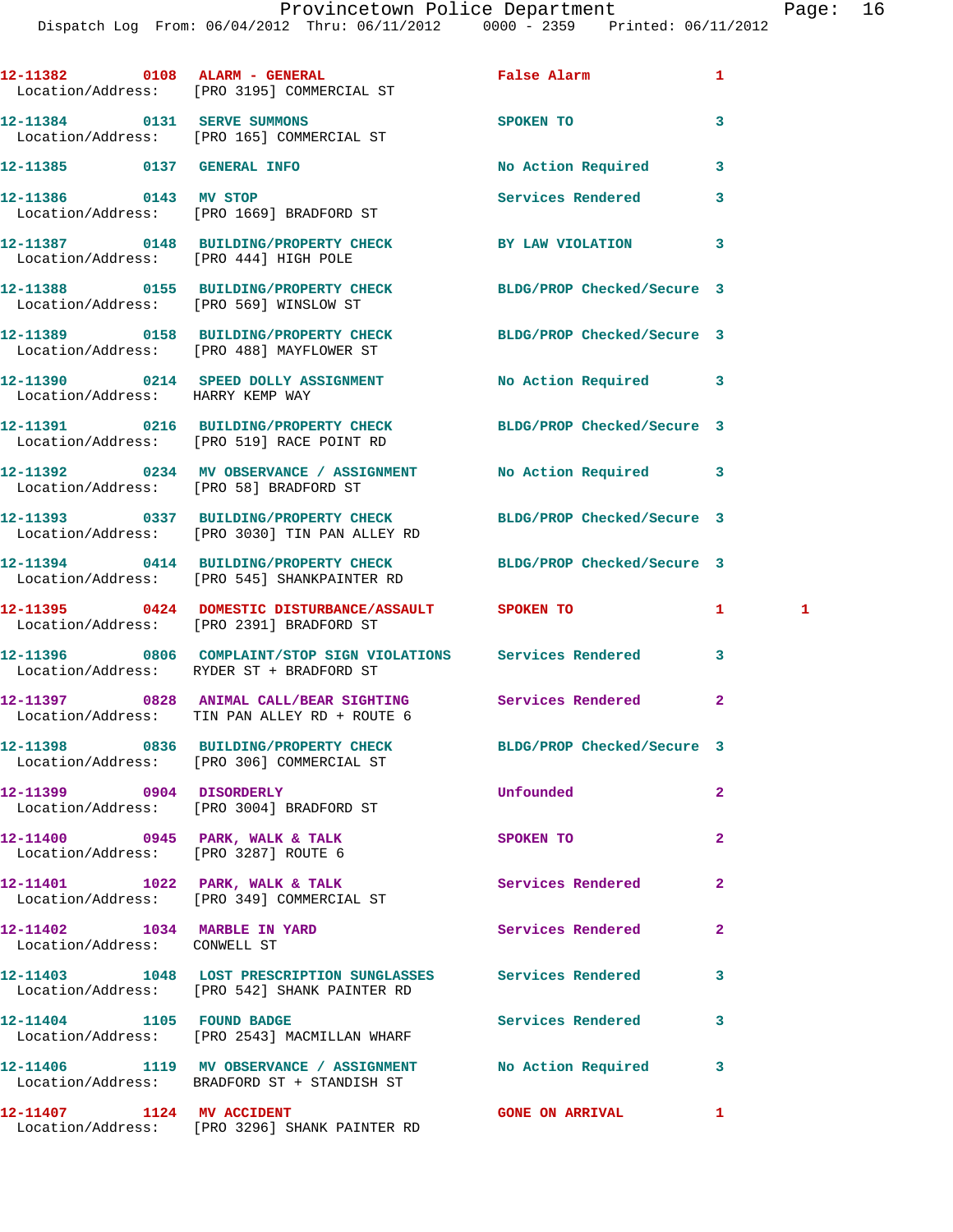|                                                                                      | 12-11408 1126 SUSPICIOUS ACTIVITY<br>Location: EAST END WATER TOWER                                              | <b>SPOKEN TO</b>           | $\overline{2}$ |
|--------------------------------------------------------------------------------------|------------------------------------------------------------------------------------------------------------------|----------------------------|----------------|
|                                                                                      | 12-11409    1130    911    GENERAL<br>Location/Address: [PRO 638] COMMERCIAL ST                                  | <b>PATIENT REFUSAL</b>     | 1              |
| 12-11410 1133 BEAR SIGHTING                                                          | Location/Address: [PRO 525] COMMERCIAL ST                                                                        | <b>GONE ON ARRIVAL</b>     | $\overline{2}$ |
| 12-11411 1137 MV STOP                                                                | Location/Address: [PRO 37] BRADFORD ST                                                                           | <b>VERBAL WARNING</b>      | 3              |
| 12-11412 1145 MV STOP<br>Location/Address: STANDISH ST<br>Refer To Arrest: 12-121-AR |                                                                                                                  | Arrest(s) Made             | 3              |
|                                                                                      | 12-11413 1220 LOST WALLET<br>Location/Address: [PRO 542] SHANK PAINTER RD                                        | SPOKEN TO                  | 3              |
|                                                                                      | 12-11414 1419 PARKING COMPLAINT / GENERAL No Action Required 3<br>Location/Address: [PRO 2683] COMMERCIAL ST     |                            |                |
|                                                                                      |                                                                                                                  |                            | 3              |
| Location/Address: COMMERCIAL ST                                                      | 12-11416 1529 PARK, WALK & TALK 1988 Services Rendered                                                           |                            | $\overline{2}$ |
| 12-11417 1539 THREATS                                                                | Location/Address: [PRO 3420] JOHNSON ST                                                                          | SPOKEN TO                  | $\mathbf{2}$   |
|                                                                                      | 12-11418 1546 MV OBSERVANCE / ASSIGNMENT Services Rendered 3<br>Location/Address: BRADFORD ST + RYDER ST         |                            |                |
|                                                                                      | 12-11419    1548    ASSIST CITIZEN<br>Location/Address: [PRO 2568] COMMERCIAL ST                                 | <b>Services Rendered</b> 3 |                |
|                                                                                      | 12-11420 1551 MV STOP<br>Location/Address: [PRO 1516] BRADFORD ST                                                | SPOKEN TO                  | 3              |
|                                                                                      | 12-11421 1602 MEDICAL EMERGENCY<br>Location/Address: [PRO 440] HARRY KEMP WAY                                    | No Action Required 1       |                |
| Location/Address: [PRO 2754] ROUTE 6                                                 | 12-11422 1612 ASSIST AGENCY / MUTUAL AID SPOKEN TO                                                               |                            | 3              |
|                                                                                      | 12-11423 1624 BIKE ACCIDENT<br>Location/Address: [PRO 2592] COMMERCIAL ST                                        | <b>PATIENT REFUSAL</b>     | $\mathbf{2}$   |
| 12-11424 1647 MV STOP<br>Location/Address: BREWSTER ST                               |                                                                                                                  | <b>VERBAL WARNING</b>      | 3              |
|                                                                                      |                                                                                                                  | <b>VERBAL WARNING</b>      | 3              |
| 12-11426 1657 ELEVATOR ALARM                                                         | Location/Address: [PRO 105] COMMERCIAL ST                                                                        | SPOKEN TO                  | 1              |
| 12-11427 1659 FOLLOW UP<br>Location/Address: COMMERCIAL ST                           |                                                                                                                  | Services Rendered          | $\mathbf{2}$   |
|                                                                                      | 12-11428 1711 MV OBSERVANCE / ASSIGNMENT Services Rendered<br>Location/Address: HARRY KEMP WAY + AUNT SUKEYS WAY |                            | 3              |
| 12-11429 1722 MV STOP                                                                | Location/Address: CONWELL ST + RAILROAD AVE                                                                      | <b>VERBAL WARNING</b>      | 3              |
| 12-11430 1727 MV STOP                                                                | Location/Address: [PRO 2513] ROUTE 6                                                                             | <b>VERBAL WARNING</b>      | 3              |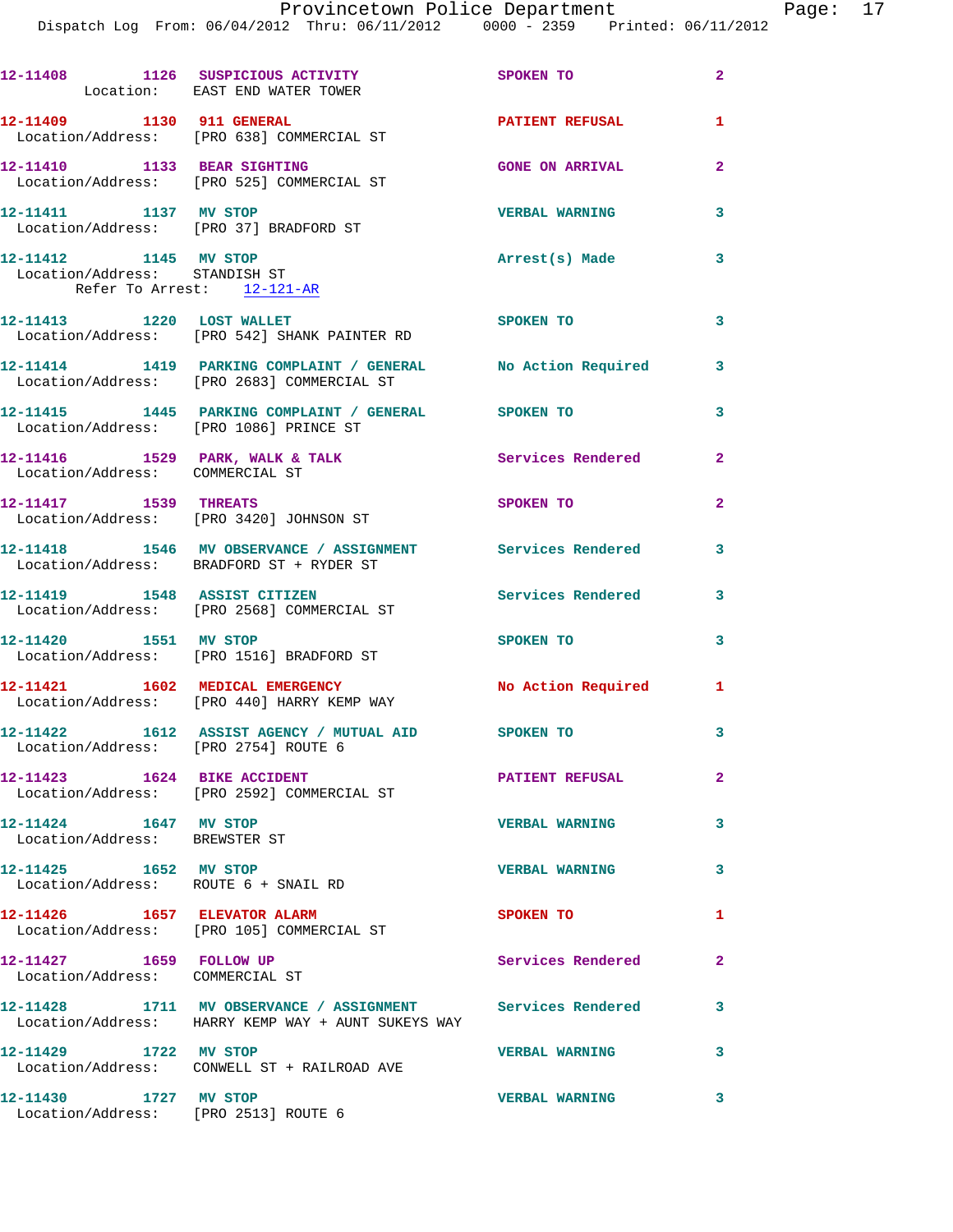|                                                     | Dispatch Log From: 06/04/2012 Thru: 06/11/2012 0000 - 2359 Printed: 06/11/2012                                    | Provincetown Police Department |   | Page: 18 |  |
|-----------------------------------------------------|-------------------------------------------------------------------------------------------------------------------|--------------------------------|---|----------|--|
|                                                     | 12-11431 1733 MV STOP<br>Location/Address: [PRO 3398] COMMERCIAL ST                                               | SPOKEN TO                      | 3 |          |  |
|                                                     | 12-11432 1737 FOUND NY LICENSE Services Rendered 3<br>Location/Address: [PRO 542] SHANK PAINTER RD                |                                |   |          |  |
|                                                     | 12-11433 1757 BUILDING/PROPERTY CHECK BLDG/PROP Checked/Secure 3<br>Location/Address: [PRO 530] SHANKPAINTER RD   |                                |   |          |  |
|                                                     | 12-11434 1803 MEDICAL EMERGENCY <b>Transported to Hospital</b> 1<br>Location/Address: [PRO 3099] SHANK PAINTER RD |                                |   |          |  |
|                                                     | 12-11435   1810   ANIMAL CALL<br>Location/Address: [PRO 1265] COMMERCIAL ST                                       | Services Rendered 2            |   |          |  |
| Location/Address: [PRO 2513] ROUTE 6                | 12-11436 1828 MV OBSERVANCE / ASSIGNMENT Services Rendered                                                        |                                | 3 |          |  |
| 12-11437 1835 MV STOP                               | Location/Address: [PRO 2513] ROUTE 6                                                                              | No Action Required 3           |   |          |  |
|                                                     | 12-11438 1853 BUILDING/PROPERTY CHECK BLDG/PROP Checked/Secure 3<br>Location/Address: [PRO 3317] CEMETERY RD      |                                |   |          |  |
| 12-11439   1956 MV STOP                             | Location/Address: COMMERCIAL ST                                                                                   | VERBAL WARNING 3               |   |          |  |
|                                                     | 12-11440 2010 BUILDING/PROPERTY CHECK BLDG/PROP Checked/Secure 3<br>Location/Address: [PRO 16] BRADFORD ST        |                                |   |          |  |
| Location/Address: [PRO 2] ALDEN ST                  | 12-11441 2010 BUILDING/PROPERTY CHECK BLDG/PROP Checked/Secure 3                                                  |                                |   |          |  |
| Location/Address: [PRO 564] BAYBERRY                | 12-11442 2016 BUILDING/PROPERTY CHECK BLDG/PROP Checked/Secure 3                                                  |                                |   |          |  |
| 12-11443 2025 MV STOP                               | Location/Address: [PRO 2521] ROUTE 6                                                                              | VERBAL WARNING 3               |   |          |  |
|                                                     | 12-11444 2032 MEDICAL EMERGENCY Transported to Hospital 1<br>Location/Address: [PRO 385] COMMERCIAL ST            |                                |   |          |  |
|                                                     | 12-11445 2039 BUILDING/PROPERTY CHECK<br>Location/Address: [PRO 175] COMMERCIAL ST                                | BLDG/PROP Checked/Secure 3     |   |          |  |
|                                                     | 12-11446 2053 MEDICAL EMERGENCY<br>Location/Address: [PRO 3222] ALDEN ST                                          | Transported to Hospital 1      |   |          |  |
|                                                     | 12-11447 2056 MV OBSERVANCE / ASSIGNMENT No Action Required 3<br>Location/Address: HOWLAND ST + BRADFORD ST       |                                |   |          |  |
|                                                     | 12-11448 2057 COMPLAINT<br>Location/Address: [PRO 798] COMMERCIAL ST                                              | Unfounded                      | 3 |          |  |
| 12-11449 2112 MV STOP<br>Location/Address: RYDER ST |                                                                                                                   | No Action Required 3           |   |          |  |
|                                                     | 12-11451 2117 MV OBSERVANCE / ASSIGNMENT Services Rendered<br>Location/Address: HOWLAND ST + BRADFORD ST          |                                | 3 |          |  |
| 12-11452 2123 MV STOP                               | Location/Address: HOWLAND ST + BRADFORD ST                                                                        | <b>VERBAL WARNING</b>          | 3 |          |  |
|                                                     | 12-11454 2132 COMPLAINT<br>Location/Address: [PRO 126] COMMERCIAL ST                                              | Services Rendered              | 3 |          |  |
|                                                     | 12-11455 2134 MEDICAL EMERGENCY<br>Location/Address: [PRO 542] SHANK PAINTER RD                                   | PATIENT REFUSAL                | 1 |          |  |
| 12-11456 2139 MV STOP<br>Location/Address: RYDER ST |                                                                                                                   | <b>VERBAL WARNING</b>          | 3 |          |  |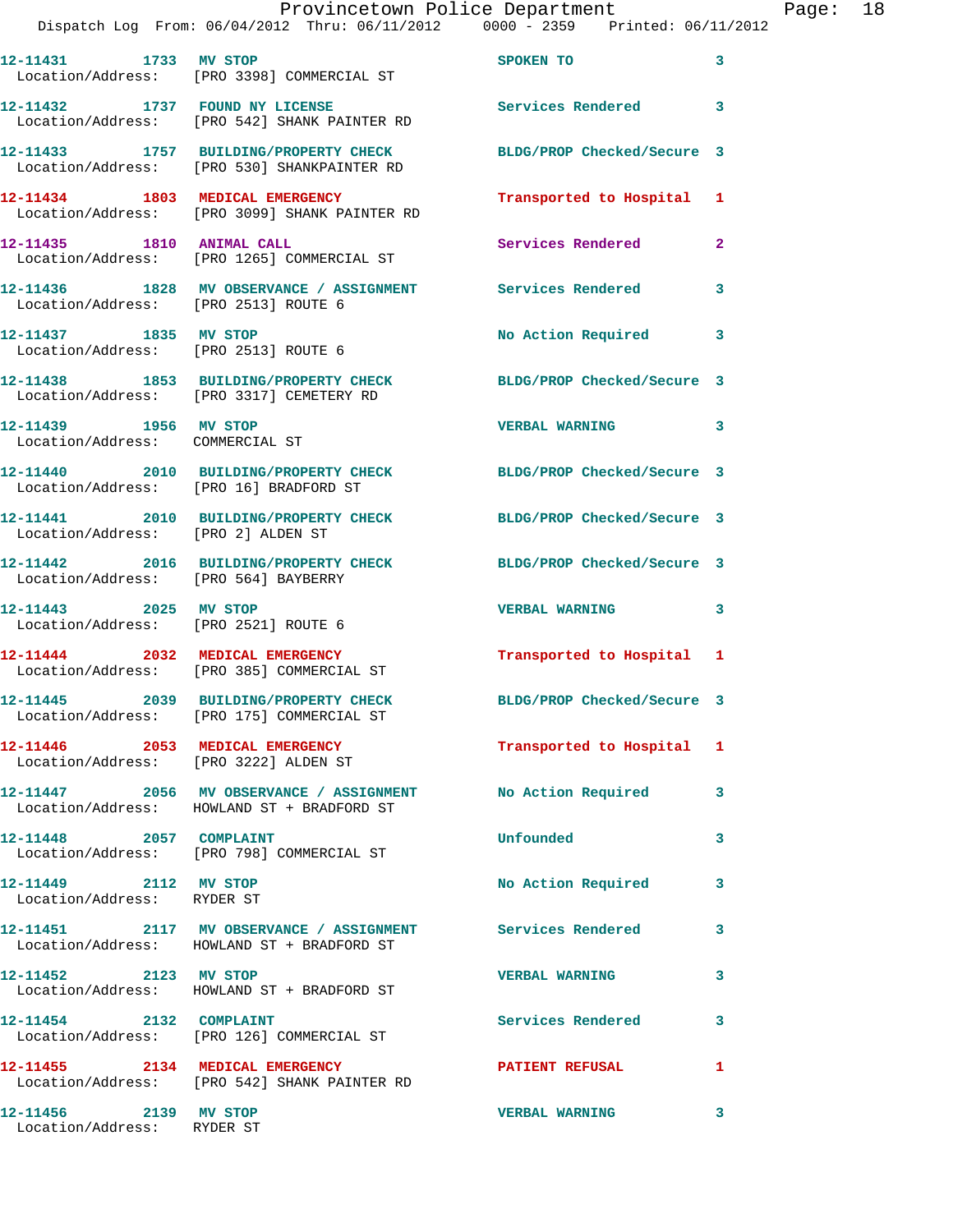|                                                                 | 12-11457 2142 BUILDING/PROPERTY CHECK BLDG/PROP Checked/Secure 3<br>Location/Address: [PRO 488] MAYFLOWER ST  |                            |                          |
|-----------------------------------------------------------------|---------------------------------------------------------------------------------------------------------------|----------------------------|--------------------------|
|                                                                 | 12-11458 2147 BUILDING/PROPERTY CHECK<br>Location/Address: [PRO 182] COMMERCIAL ST                            | BLDG/PROP Checked/Secure 3 |                          |
| 12-11459 2157 MV STOP<br>Location/Address: RYDER ST             |                                                                                                               | VERBAL WARNING 3           |                          |
| Location/Address: [PRO 43] BRADFORD ST                          | 12-11460 2200 MEDICAL EMERGENCY                                                                               | Transported to Hospital 1  |                          |
| 12-11461 2205 MV STOP                                           | Location/Address: STANDISH AVE + COMMERCIAL ST                                                                | VERBAL WARNING 3           |                          |
|                                                                 | 12-11463 2214 BUILDING/PROPERTY CHECK<br>Location/Address: [PRO 3318] CEMETERY RD                             | BLDG/PROP Checked/Secure 3 |                          |
|                                                                 | 12-11464 2227 BUILDING/PROPERTY CHECK<br>Location/Address: [PRO 519] RACE POINT RD                            | BLDG/PROP Checked/Secure 3 |                          |
|                                                                 | 12-11465 2235 BUILDING/PROPERTY CHECK<br>Location/Address: [PRO 2206] COMMERCIAL ST                           | BLDG/PROP Checked/Secure 3 |                          |
| 12-11466 2245 MV STOP<br>Location/Address: ROUTE 6              |                                                                                                               | <b>VERBAL WARNING</b>      | $\overline{\phantom{a}}$ |
|                                                                 | 12-11467 2259 BUILDING/PROPERTY CHECK<br>Location/Address: [PRO 182] COMMERCIAL ST                            | BLDG/PROP Checked/Secure 3 |                          |
| 12-11468 2310 MV STOP                                           | Location/Address: BRADFORD ST + WASHINGTON AVE                                                                | <b>VERBAL WARNING</b>      | 3                        |
|                                                                 | 12-11469 2316 BUILDING/PROPERTY CHECK<br>Location/Address: [PRO 518] RACE POINT RD                            | BLDG/PROP Checked/Secure 3 |                          |
| 12-11470 2317 MV STOP                                           | Location/Address: ARCH ST + BRADFORD ST                                                                       | <b>VERBAL WARNING</b>      | 3                        |
|                                                                 | 12-11471 2317 MV OBSERVANCE / ASSIGNMENT Services Rendered 3<br>Location/Address: SHANKPAINTER RD + BROWNE ST |                            |                          |
| 12-11472 2326 MV STOP                                           | Location/Address: [PRO 606] CONWELL ST                                                                        | <b>VERBAL WARNING</b>      | 3                        |
| 12-11473 2330 MV STOP                                           | Location/Address: ROUTE 6 + SHANK PAINTER RD                                                                  | <b>VERBAL WARNING</b>      | 3                        |
| 12-11474 2332 MV STOP<br>Location/Address: [PRO 43] BRADFORD ST |                                                                                                               | <b>VERBAL WARNING</b>      | 3                        |
| 12-11475 2333 MV STOP                                           | Location/Address: CENTER ST + BRADFORD ST                                                                     | <b>VERBAL WARNING</b>      | 3                        |
| Location/Address: [PRO 571] ALDEN ST                            | 12-11477 2351 BUILDING/PROPERTY CHECK                                                                         | BLDG/PROP Checked/Secure 3 |                          |
| For Date: $06/10/2012$ - Sunday                                 |                                                                                                               |                            |                          |

| 12-11495<br>0000<br>Location/Address: | LOBBY TRAFFIC<br>[PRO 542] SHANK PAINTER RD               | Services Rendered          |   | 14 |
|---------------------------------------|-----------------------------------------------------------|----------------------------|---|----|
| 12-11478<br>0002                      | MV STOP<br>Location/Address: MILLER HILL RD + BRADFORD ST | <b>VERBAL WARNING</b>      | 3 |    |
| 12-11479<br>0003<br>Location/Address: | MEDICAL EMERGENCY<br>[PRO 106] COMMERCIAL ST              | Transported to Hospital 1  |   |    |
| 12-11480<br>0004                      | <b>BUILDING/PROPERTY CHECK</b>                            | BLDG/PROP Checked/Secure 3 |   |    |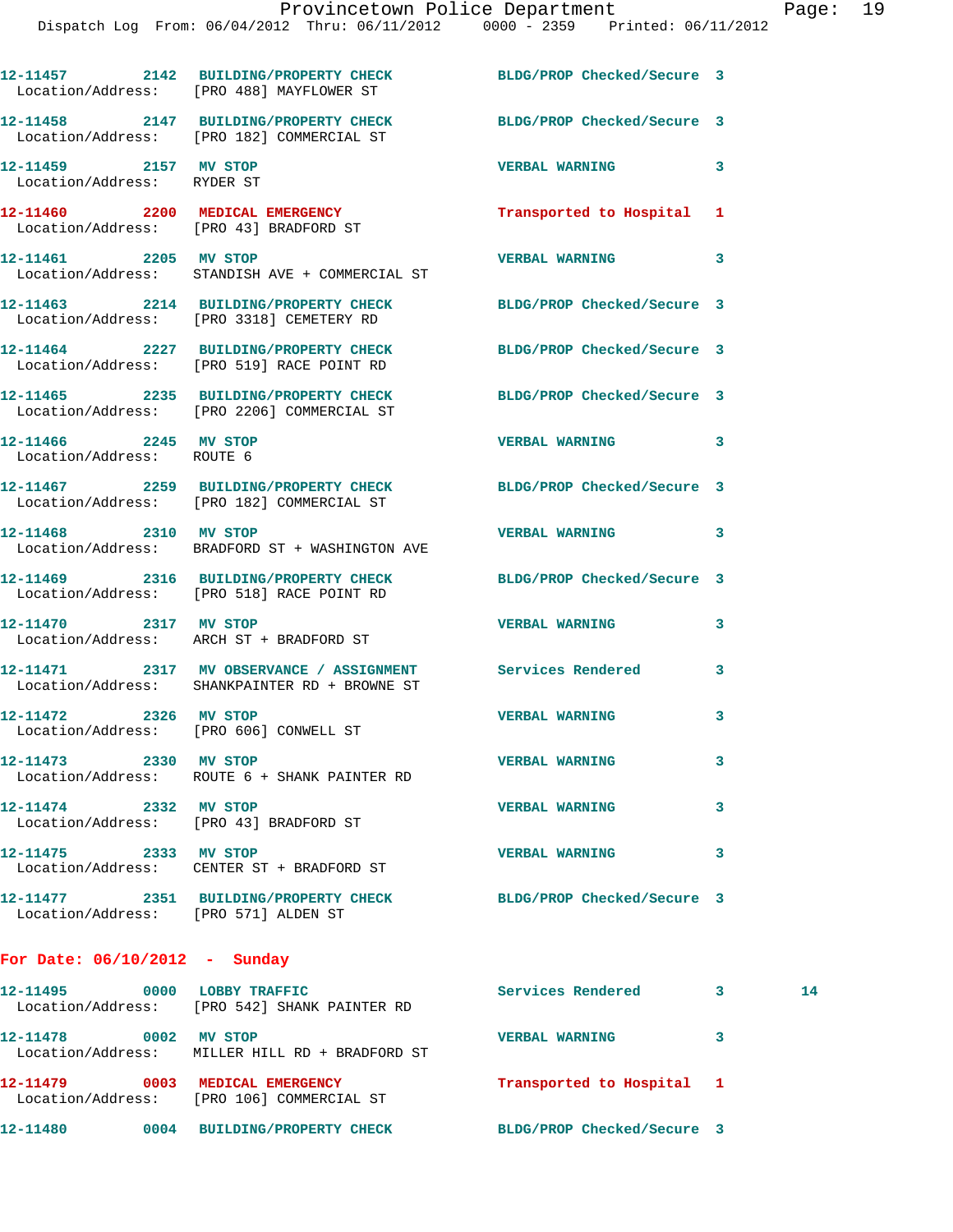|                                       | Dispatch Log From: 06/04/2012 Thru: 06/11/2012 0000 - 2359 Printed: 06/11/2012                                      | Provincetown Police Department |                | Page: | 20 |
|---------------------------------------|---------------------------------------------------------------------------------------------------------------------|--------------------------------|----------------|-------|----|
|                                       | Location/Address: [PRO 2898] JEROME SMITH RD                                                                        |                                |                |       |    |
|                                       | 12-11481 0006 SUSPICIOUS ACTIVITY Unfounded<br>Location/Address: [PRO 2499] RACE POINT RD                           |                                | $\overline{2}$ |       |    |
|                                       | 12-11482 0035 MV STOP<br>Location/Address: THISTLEMORE RD + BRADFORD ST                                             | <b>VERBAL WARNING</b>          | $\mathbf{3}$   |       |    |
|                                       | 12-11483 0108 PARK, WALK & TALK NO Action Required 2<br>Location: [PRO 3431] LOPES SQUARE                           |                                |                |       |    |
|                                       | 12-11484 0118 ANIMAL CALL<br>Location/Address: [PRO 60] BRADFORD ST                                                 | No Action Required 2           |                |       |    |
|                                       | 12-11485 0128 MV STOP<br>Location/Address: [PRO 51] BRADFORD ST                                                     | <b>VERBAL WARNING</b>          | $\mathbf{3}$   |       |    |
|                                       | 12-11486   0137 MV STOP<br>Location: PROVINCETOWN MONUMENT                                                          | <b>VERBAL WARNING</b>          | 3              |       |    |
|                                       | 12-11487 0141 GENERAL INFO                                                                                          | No Action Required 3           |                |       |    |
|                                       | 12-11488 0200 BUILDING/PROPERTY CHECK BLDG/PROP Checked/Secure 3<br>Location/Address: [PRO 3030] TIN PAN ALLEY RD   |                                |                |       |    |
|                                       | 12-11489 0200 SPEED DOLLY ASSIGNMENT No Action Required 3<br>Location/Address: HARRY KEMP WAY                       |                                |                |       |    |
|                                       | 12-11490 0200 MV STOP<br>Location/Address: ANTHONY ST + BRADFORD ST                                                 | VERBAL WARNING 3               |                |       |    |
|                                       | 12-11491 0204 BUILDING/PROPERTY CHECK BLD/PROP CHECKED UNSECUR 3<br>Location/Address: [PRO 516] RACE POINT RD       |                                |                |       |    |
|                                       | 12-11492 0215 BUILDING/PROPERTY CHECK BLDG/PROP Checked/Secure 3<br>Location/Address: [PRO 488] MAYFLOWER ST        |                                |                |       |    |
|                                       | 12-11493 0234 MV OBSERVANCE / ASSIGNMENT No Action Required 3<br>Location/Address: [PRO 1938] BRADFORD ST           |                                |                |       |    |
| Location/Address: PEARL ST            | 12-11494 0234 MEDICAL EMERGENCY                                                                                     | Transported to Hospital 1      |                |       |    |
|                                       | 12-11496 0326 BUILDING/PROPERTY CHECK BLDG/PROP Checked/Secure 3<br>Location/Address: [PRO 3703] ROUTE 6            |                                |                |       |    |
|                                       | 12-11497 0326 ALARM - FIRE<br>Location/Address: [PRO 3430] COMMERCIAL ST                                            | False Alarm 1                  |                |       |    |
| Location/Address: [PRO 3287] ROUTE 6  | 12-11498 0339 BUILDING/PROPERTY CHECK BLDG/PROP Checked/Secure 3                                                    |                                |                |       |    |
|                                       | 12-11499 0431 BUILDING/PROPERTY CHECK<br>Location/Address: [PRO 545] SHANKPAINTER RD                                | BLDG/PROP Checked/Secure 3     |                |       |    |
| Location/Address: [PRO 444] HIGH POLE | 12-11500 0500 BUILDING/PROPERTY CHECK Services Rendered 3                                                           |                                |                |       |    |
|                                       | 12-11501 0500 BUILDING/PROPERTY CHECK<br>Location/Address: [PRO 1646] WINSLOW ST                                    | BLDG/PROP Checked/Secure 3     |                |       |    |
|                                       | 12-11502 0511 BUILDING/PROPERTY CHECK BLDG/PROP Checked/Secure 3<br>Location/Address: [PRO 175] COMMERCIAL ST       |                                |                |       |    |
|                                       | 12-11504 0515 ANIMAL CALL/NOTIFY OTHER DEPT Taken/Referred to Other 2<br>Location/Address: [PRO 2942] COMMERCIAL ST |                                |                |       |    |
|                                       | 12-11503 0516 BUILDING/PROPERTY CHECK BLDG/PROP Checked/Secure 3<br>Location/Address: [PRO 3163] WINTHROP ST        |                                |                |       |    |
| 12-11506 0850 COMPLAINT               |                                                                                                                     | SPOKEN TO                      | $\sim$ 3       |       |    |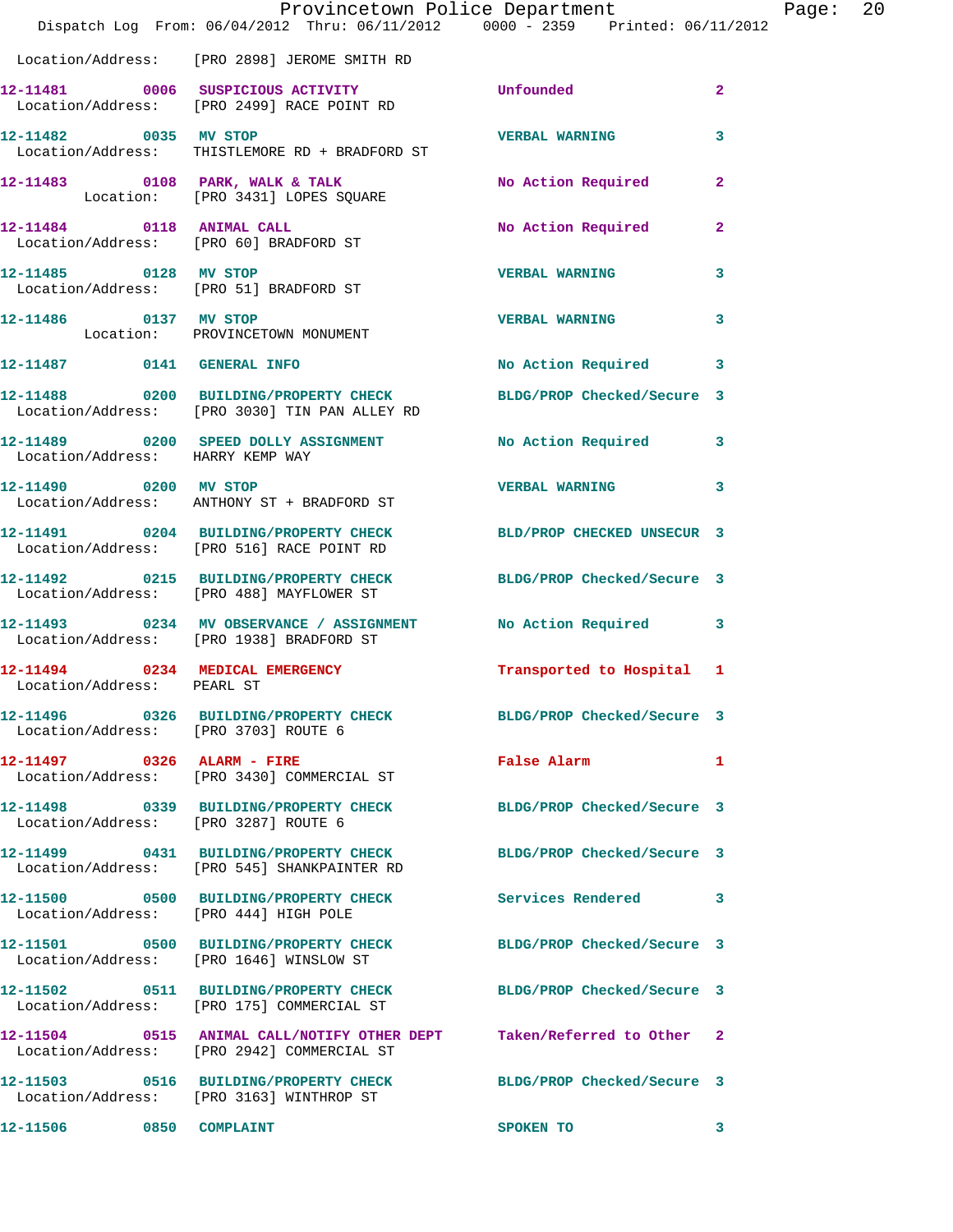|                                        | Dispatch Log From: 06/04/2012 Thru: 06/11/2012 0000 - 2359 Printed: 06/11/2012                          | Provincetown Police Department |              | Page: | 21 |
|----------------------------------------|---------------------------------------------------------------------------------------------------------|--------------------------------|--------------|-------|----|
|                                        | Location/Address: [PRO 2233] COMMERCIAL ST                                                              |                                |              |       |    |
|                                        | 12-11509 0924 SUSPICIOUS ACTIVITY<br>Location/Address: [PRO 516] RACE POINT RD                          | No Action Required 2           |              |       |    |
|                                        | 12-11510    1014    ALARM - GENERAL<br>Location/Address: [PRO 1957] COMMERCIAL ST                       | <b>SPOKEN TO</b>               | 1            |       |    |
|                                        | 12-11511 1021 911 GENERAL<br>Location/Address: [PRO 515] RACE POINT RD                                  | <b>SPOKEN TO</b>               | 1            |       |    |
|                                        | 12-11512 1041 BUILDING/PROPERTY CHECK Services Rendered<br>Location/Address: [PRO 2483] COMMERCIAL ST   |                                | 3            |       |    |
| 12-11513 1053 MV STOP                  | Location/Address: [PRO 105] COMMERCIAL ST                                                               | Services Rendered 3            |              |       |    |
| Location/Address: [PRO 2521] ROUTE 6   | 12-11514 1100 MV OBSERVANCE / ASSIGNMENT Services Rendered                                              |                                | 3            |       |    |
|                                        | 12-11515 1128 MV OBSERVANCE / ASSIGNMENT Services Rendered 3<br>Location/Address: [PRO 1645] HARRY KEMP |                                |              |       |    |
|                                        | 12-11516 1132 MV STOP<br>Location/Address: BREWSTER ST + HARRY KEMP WAY                                 | <b>VERBAL WARNING</b>          | 3            |       |    |
| 12-11517 1154 MV STOP                  | Location/Address: HARRY KEMP WAY + HOWLAND ST                                                           | <b>VERBAL WARNING</b>          | 3            |       |    |
|                                        | 12-11518 1219 BUILDING/PROPERTY CHECK Services Rendered<br>Location/Address: [PRO 564] BAYBERRY         |                                | 3            |       |    |
| 12-11519 1247 MV ACCIDENT              | Location/Address: [PRO 269] COMMERCIAL ST                                                               | No Action Required             | 1            |       |    |
|                                        | 12-11520 1331 COMPLAINT<br>Location/Address: [PRO 246] COMMERCIAL ST                                    | Services Rendered              | $\mathbf{3}$ |       |    |
| 12-11521 1407 THREATS                  | Location/Address: [PRO 1675] COMMERCIAL ST                                                              | SPOKEN TO                      | $\mathbf{2}$ |       |    |
| 12-11523 1558 FOUND WALLET             | Location/Address: [PRO 105] COMMERCIAL ST                                                               | Services Rendered              | 3            |       |    |
| 12-11524 1602 MV STOP                  | Location/Address: [PRO 2521] ROUTE 6                                                                    | <b>VERBAL WARNING</b>          | 3            |       |    |
| Location/Address: [PRO 58] BRADFORD ST | 12-11525 1611 COMPLAINT<br>Refer To Arrest: 12-124-AR                                                   | Arrest(s) Made                 | 3            |       |    |
|                                        | 12-11526    1625    ALARM - FIRE<br>Location/Address: [PRO 1316] COMMERCIAL ST                          | Services Rendered              | $\mathbf{1}$ |       |    |
|                                        | 12-11527 1645 COMPLAINT<br>Location/Address: [PRO 519] RACE POINT RD                                    | Services Rendered 3            |              |       |    |
|                                        | 12-11528 1715 MEDICAL EMERGENCY<br>Location/Address: [PRO 1081] POINT ST                                | PATIENT REFUSAL                | 1            |       |    |
|                                        | 12-11529 1726 FOLLOW UP<br>Location/Address: [PRO 542] SHANK PAINTER RD                                 | SPOKEN TO                      | $\mathbf{2}$ |       |    |
| 12-11530 1744 ESCORT                   | Location/Address: [PRO 542] SHANK PAINTER RD                                                            | Services Rendered              | 3            |       |    |
|                                        | 12-11531 1856 MEDICAL EMERGENCY<br>Location/Address: [PRO 3004] BRADFORD ST                             | <b>Services Rendered</b> 1     |              |       |    |
| Location/Address: ROUTE 6 + CONWELL ST | 12-11532 1908 MV OBSERVANCE / ASSIGNMENT Services Rendered                                              |                                | 3            |       |    |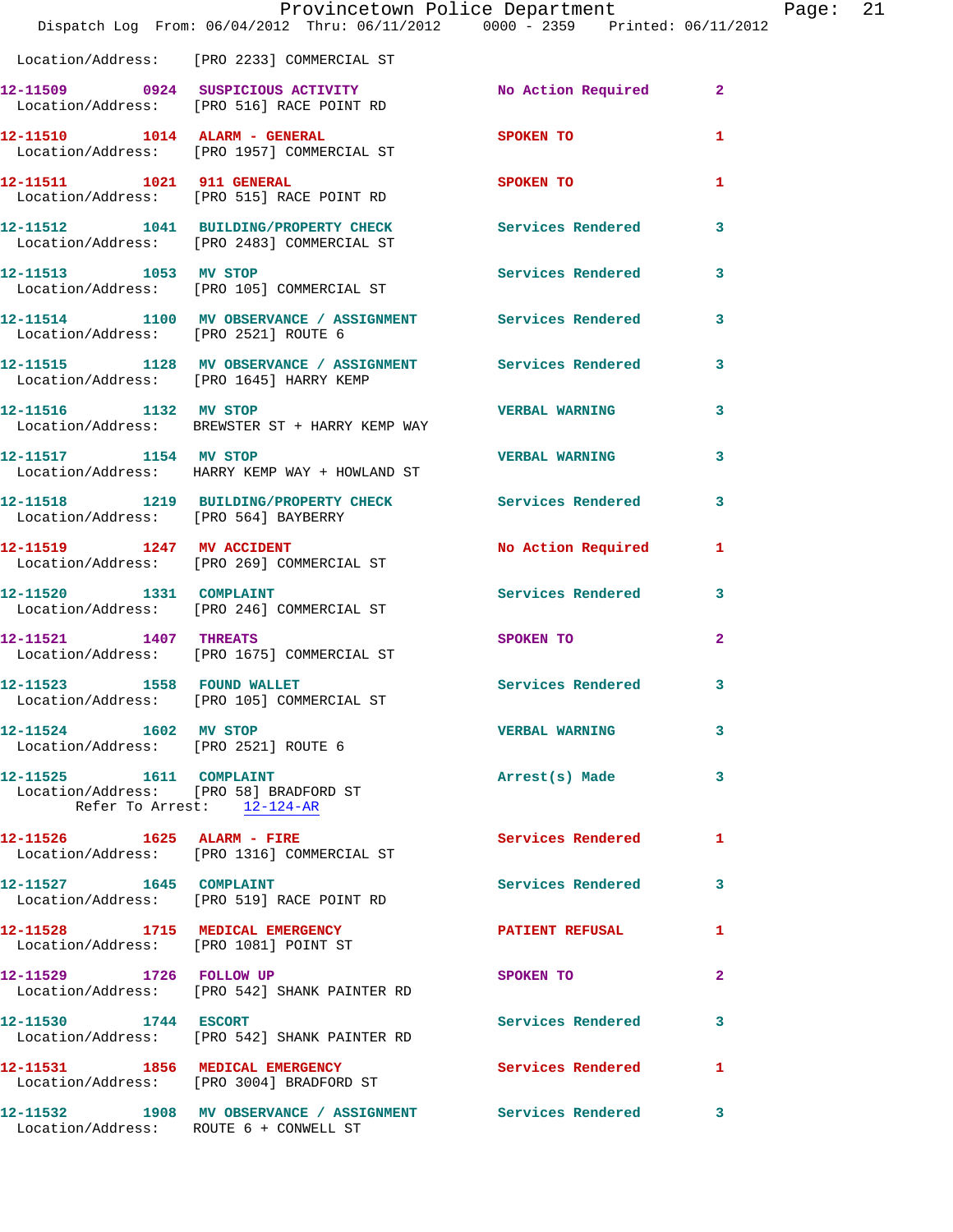|                                                                  | 12-11533 1923 ASSIST CITIZEN<br>Location/Address: [PRO 1805] COMMERCIAL ST                               | <b>Services Rendered</b>                       | $\overline{\phantom{a}}$ 3 |
|------------------------------------------------------------------|----------------------------------------------------------------------------------------------------------|------------------------------------------------|----------------------------|
| Location/Address: COMMERCIAL ST                                  | 12-11534 1938 POSSIBLE FORCED ENTRY                                                                      | Services Rendered 3                            |                            |
|                                                                  | 12-11543 2000 BUILDING/PROPERTY CHECK<br>Location/Address: [PRO 182] COMMERCIAL ST                       | BLDG/PROP Checked/Secure 3                     |                            |
| 12-11535 2004 HARASSMENT                                         | Location/Address: [PRO 58] BRADFORD ST                                                                   | Services Rendered                              | $\mathbf{2}$               |
| 12-11536 2017 MV DISABLED                                        | Location/Address: [PRO 379] COMMERCIAL ST                                                                | Services Rendered                              | $\mathbf{2}$               |
| Location/Address: [PRO 2] ALDEN ST                               | 12-11537 2028 BUILDING/PROPERTY CHECK                                                                    | BLDG/PROP Checked/Secure 3                     |                            |
|                                                                  | 12-11538 2041 BUILDING/PROPERTY CHECK<br>Location/Address: [PRO 1989] COMMERCIAL ST                      | BLDG/PROP Checked/Secure 3                     |                            |
|                                                                  | 12-11539 2050 BUILDING/PROPERTY CHECK<br>Location/Address: [PRO 2206] COMMERCIAL ST                      | BLDG/PROP Checked/Secure 3                     |                            |
| 12-11542 2050 BEAR HUNT                                          | Location/Address: [PRO 2942] COMMERCIAL ST                                                               | Could Not Locate<br>$\overline{\phantom{a}}$ 3 |                            |
|                                                                  | 12-11544 2105 BUILDING/PROPERTY CHECK<br>Location/Address: [PRO 306] COMMERCIAL ST                       | BLDG/PROP Checked/Secure 3                     |                            |
|                                                                  | 12-11545 2121 BUILDING/PROPERTY CHECK<br>Location/Address: [PRO 175] COMMERCIAL ST                       | BLDG/PROP Checked/Secure 3                     |                            |
| 12-11547 2142 MV STOP<br>Refer To Arrest: 12-125-AR              | Location/Address: RYDER ST + COMMERCIAL ST                                                               | $\sim$ $\sim$ $\sim$ 3<br>Arrest(s) Made       |                            |
|                                                                  | 12-11549 2234 BUILDING/PROPERTY CHECK<br>Location/Address: [PRO 3292] COMMERCIAL ST                      | BLDG/PROP Checked/Secure 3                     |                            |
|                                                                  | 12-11554 2302 MV COMPLAINT<br>Location/Address: RYDER ST + COMMERCIAL ST                                 | Services Rendered                              | $\mathbf{2}$               |
| 12-11551 2310 NOISE COMPLAINT<br>Location/Address: COMMERCIAL ST |                                                                                                          | LICENSING VIOLATION 3                          |                            |
| Location/Address: [PRO 571] ALDEN ST                             | 12-11550 2312 BUILDING/PROPERTY CHECK                                                                    | BLDG/PROP Checked/Secure 3                     |                            |
|                                                                  | 12-11552 2322 MV OBSERVANCE / ASSIGNMENT Services Rendered<br>Location/Address: HOWLAND ST + BRADFORD ST |                                                | 3                          |
| Location/Address: [PRO 444] HIGH POLE                            | 12-11553 2326 BUILDING/PROPERTY CHECK                                                                    | Services Rendered                              | 3                          |
| 12-11555 2331 MV STOP                                            | Location/Address: HOWLAND ST + HARRY KEMP WAY                                                            | <b>VERBAL WARNING</b>                          | 3                          |
| 12-11556 2343 MV STOP                                            | Location: [PRO 3431] LOPES SQUARE                                                                        | <b>VERBAL WARNING</b>                          | 3                          |
| 12-11557 2346 MV STOP                                            | Location/Address: COMMERCIAL ST + HOWLAND ST                                                             | <b>VERBAL WARNING</b>                          | 3                          |
| 12-11558 2352 MV STOP                                            |                                                                                                          | <b>VERBAL WARNING</b>                          | 3                          |

**For Date: 06/11/2012 - Monday**

Location/Address: [PRO 730] BRADFORD ST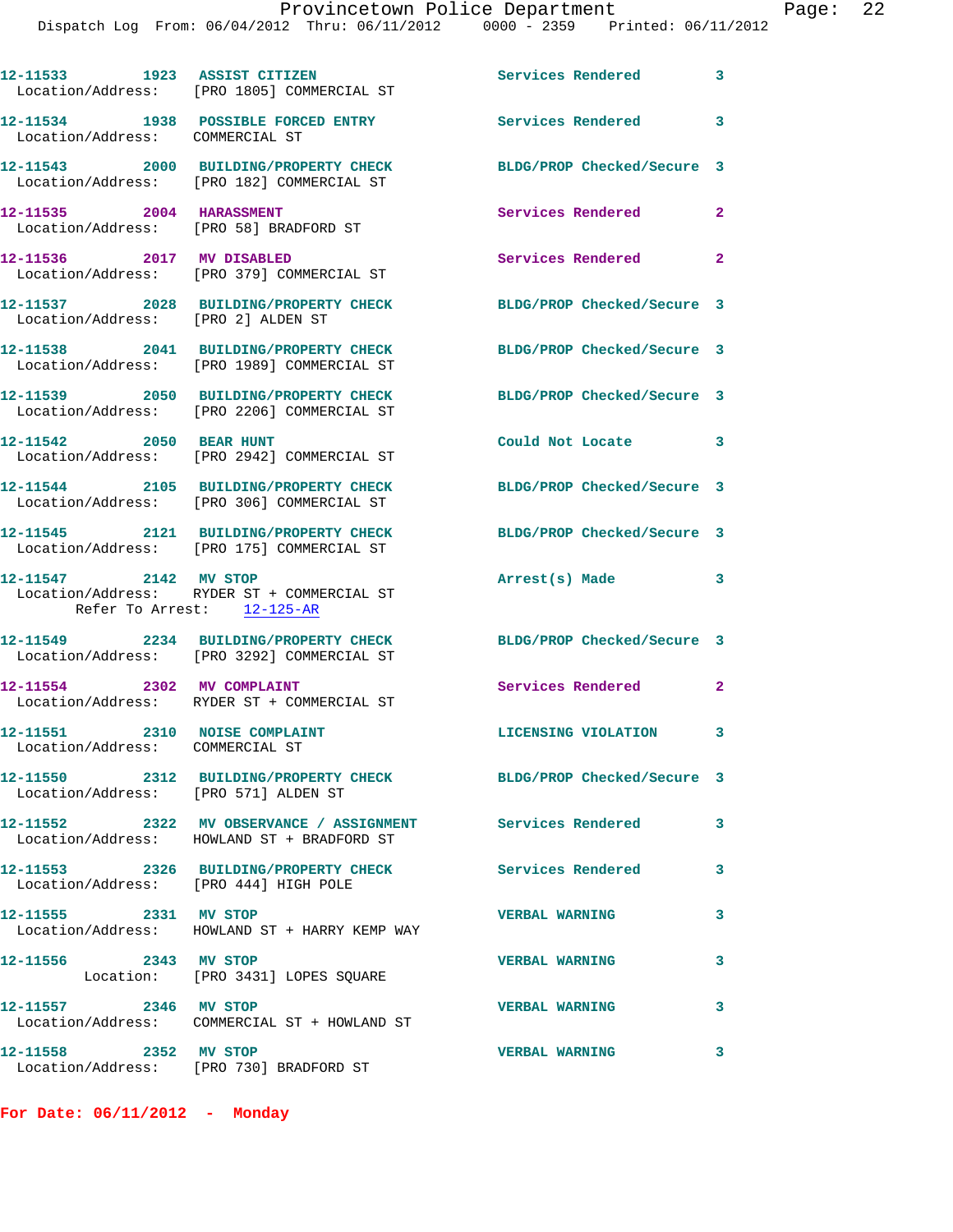| 12-11559 0007 MV STOP                  | Location/Address: [PRO 542] SHANK PAINTER RD                                                                         | <b>VERBAL WARNING</b>      | 3                 |
|----------------------------------------|----------------------------------------------------------------------------------------------------------------------|----------------------------|-------------------|
|                                        | 12-11560 0013 BUILDING/PROPERTY CHECK<br>Location/Address: [PRO 3317] CEMETERY RD                                    | BLDG/PROP Checked/Secure 3 |                   |
|                                        | 12-11561 0015 BUILDING/PROPERTY CHECK<br>Location/Address: [PRO 518] RACE POINT RD                                   | <b>Services Rendered</b>   | 3                 |
|                                        | 12-11562 0101 PARK, WALK & TALK<br>Location: [PRO 3431] LOPES SQUARE                                                 | Services Rendered          | $\overline{a}$    |
|                                        | 12-11563 0112 ALARM - GENERAL<br>Location/Address: [PRO 447] JEROME SMITH RD                                         | Services Rendered          | 1                 |
|                                        | 12-11564 0137 LOBBY TRAFFIC<br>Location/Address: [PRO 542] SHANK PAINTER RD                                          | Services Rendered          | $\mathbf{2}$<br>9 |
|                                        | 12-11565 0148 BUILDING/PROPERTY CHECK BLDG/PROP Checked/Secure 3<br>Location/Address: [PRO 3318] CEMETERY RD         |                            |                   |
|                                        | Location/Address: JEROME SMITH RD + WINSLOW ST                                                                       |                            | 3                 |
| Location/Address: [PRO 569] WINSLOW ST | 12-11567 0159 BUILDING/PROPERTY CHECK                                                                                | BLDG/PROP Checked/Secure 3 |                   |
|                                        | 12-11568 0209 BUILDING/PROPERTY CHECK<br>Location/Address: [PRO 488] MAYFLOWER AVE                                   | BLDG/PROP Checked/Secure 3 |                   |
|                                        | 12-11569 0211 BUILDING/PROPERTY CHECK BLDG/PROP Checked/Secure 3<br>Location/Address: [PRO 516] RACE POINT RD        |                            |                   |
|                                        | 12-11570 0214 BUILDING/PROPERTY CHECK BLDG/PROP Checked/Secure 3<br>Location/Address: [PRO 16] BRADFORD ST           |                            |                   |
|                                        | 12-11571 0221 BUILDING/PROPERTY CHECK<br>Location/Address: [PRO 440] HARRY KEMP WAY                                  | Services Rendered          | 3                 |
|                                        | 12-11572 0226 MV OBSERVANCE / ASSIGNMENT Services Rendered<br>Location/Address: CAPTAIN BERTIE RD + SHANK PAINTER RD |                            | 3                 |
|                                        | 12-11573 0300 BUILDING/PROPERTY CHECK BLDG/PROP Checked/Secure 3<br>Location/Address: [PRO 306] COMMERCIAL ST        |                            |                   |
|                                        | 12-11574 0353 BUILDING/PROPERTY CHECK BLDG/PROP Checked/Secure 3<br>Location/Address: [PRO 3030] TIN PAN ALLEY RD    |                            |                   |
|                                        | 12-11575 0453 BUILDING/PROPERTY CHECK BLDG/PROP Checked/Secure 3<br>Location/Address: [PRO 3163] WINTHROP ST         |                            |                   |
|                                        | 12-11576 0501 BUILDING/PROPERTY CHECK<br>Location/Address: [PRO 488] MAYFLOWER ST                                    | Services Rendered          | 3                 |
| Location/Address: [PRO 512] PRINCE ST  | 12-11577 0501 BUILDING/PROPERTY CHECK                                                                                | BLDG/PROP Checked/Secure 3 |                   |
|                                        | 12-11578 0508 BUILDING/PROPERTY CHECK<br>Location/Address: [PRO 1646] WINSLOW ST                                     | BLDG/PROP Checked/Secure 3 |                   |
|                                        | 12-11579 0520 BUILDING/PROPERTY CHECK<br>Location/Address: [PRO 175] COMMERCIAL ST                                   | BLDG/PROP Checked/Secure 3 |                   |
| Location/Address: [PRO 2521] ROUTE 6   | 12-11580 0800 MV OBSERVANCE / ASSIGNMENT Services Rendered                                                           |                            | 3                 |
|                                        | 12-11581 0809 ALARM - GENERAL<br>Location/Address: [PRO 3195] COMMERCIAL ST                                          | False Alarm                | 1                 |
|                                        | 12-11582 0812 PARKING CAR OUT OF SERVICE Services Rendered                                                           |                            | 3                 |

Location/Address: [PRO 542] SHANK PAINTER RD